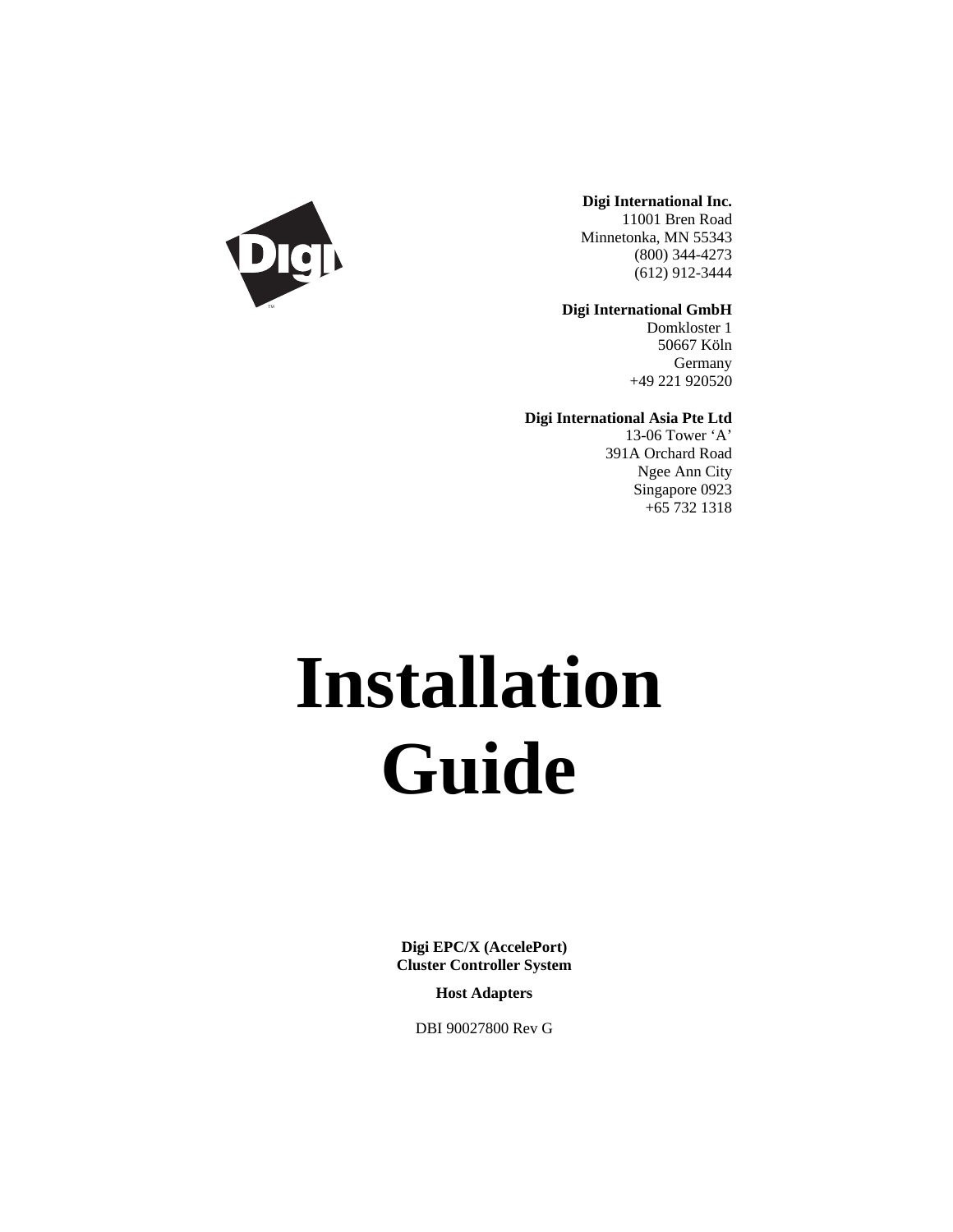**C/X**™, **EPC/X**™, **Xem**™, **C/CON-16**™, **C/CON-8**™, **EPC/CON-16**™, **PORTS/16em**™, **PORTS/8em**™, **PORTS/8emp**™, **AccelePort**™ and the Digi logo are trademarks of Digi International Inc. All other brand and product names are the trademarks of their respective holders.

© Digi International Inc. 1995-1996

All Rights Reserved

| Digi International Inc.<br>11001 Bren Road                                                                          | Phone                             | $(800)$ 344-4273<br>$(612)$ 912-3444                 |
|---------------------------------------------------------------------------------------------------------------------|-----------------------------------|------------------------------------------------------|
| Minnetonka, MN 55343                                                                                                | <b>FAX</b><br><b>BBS</b>          | $(612)$ 912-4952<br>$(612)$ 912-4800                 |
| Digi International GmbH<br>Domkloster 1<br>50667 Köln<br>Germany                                                    | Phone<br><b>FAX</b><br><b>BBS</b> | $+49221920520$<br>+49 221 9205210<br>+49 221 9205211 |
| Digi International Asia Pte Ltd<br>13-06 Tower $\mathbf{A}$<br>391A Orchard Road<br>Ngee Ann City<br>Singapore 0923 | Phone<br><b>FAX</b><br><b>BBS</b> | $+65$ 732 1318<br>$+65$ 732 1312<br>$+652927163$     |

Information in this document is subject to change without notice and does not represent a commitment on the part of Digi International.

Digi provides this document "as is", without warranty of any kind, either expressed or implied, including, but not limited to, the implied warranties of fitness or merchantability for a particular purpose. Digi may make improvements and/or changes in this manual or in the product(s) and/or the program(s) described in this manual at any time.

This product could include technical inaccuracies or typographical errors. Changes are periodically made to the information herein; these changes may be incorporated in new editions of the publication.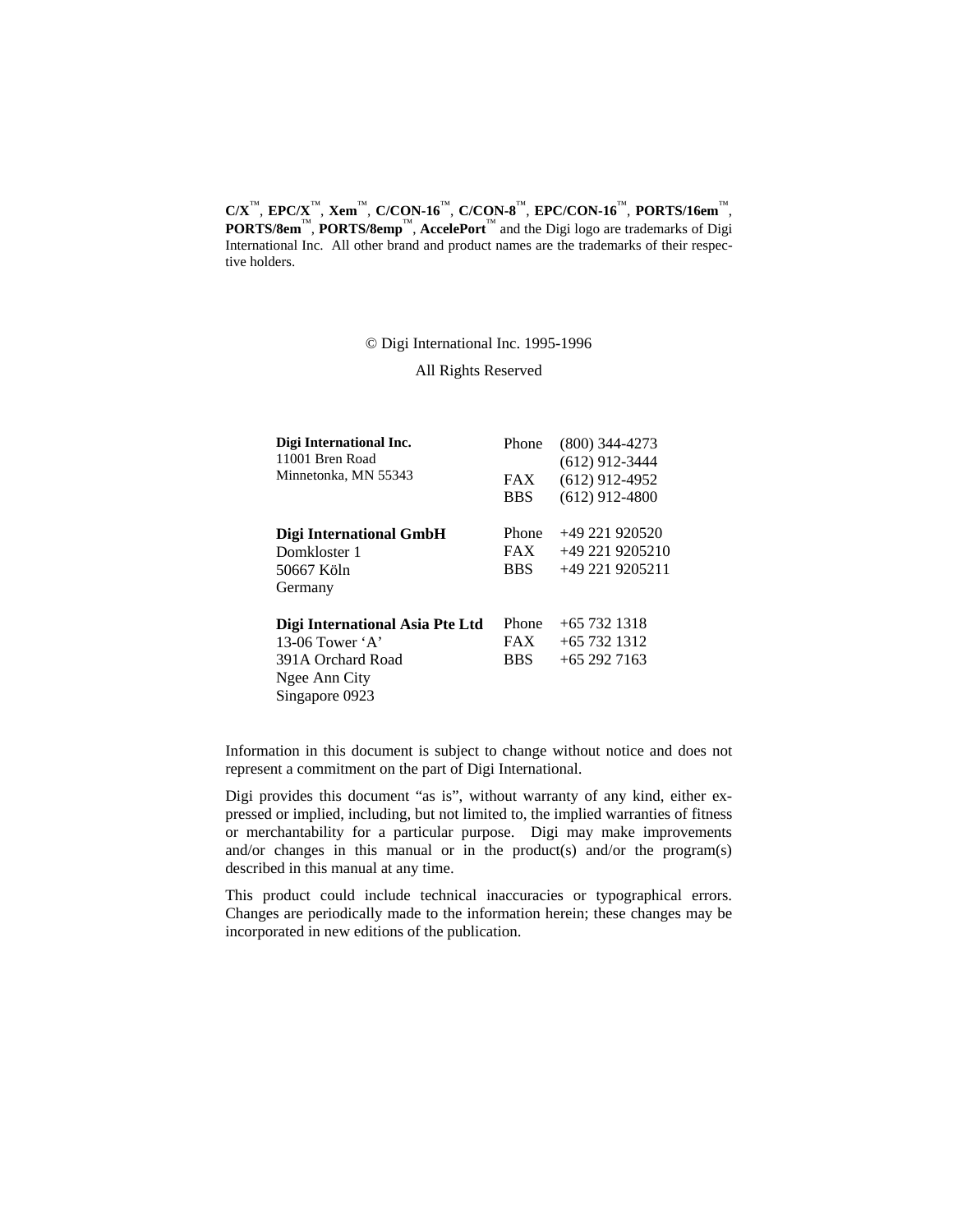# **Table of Contents**

| Installing the ISA Host Adapter in your Computer  10  |  |
|-------------------------------------------------------|--|
|                                                       |  |
|                                                       |  |
| Installing the EISA Host Adapter in your Computer11   |  |
|                                                       |  |
|                                                       |  |
|                                                       |  |
| Installing the EPC/X Host Adapter in your Computer 15 |  |
|                                                       |  |
|                                                       |  |
| Installing the SBus Host Adapter in your Computer 17  |  |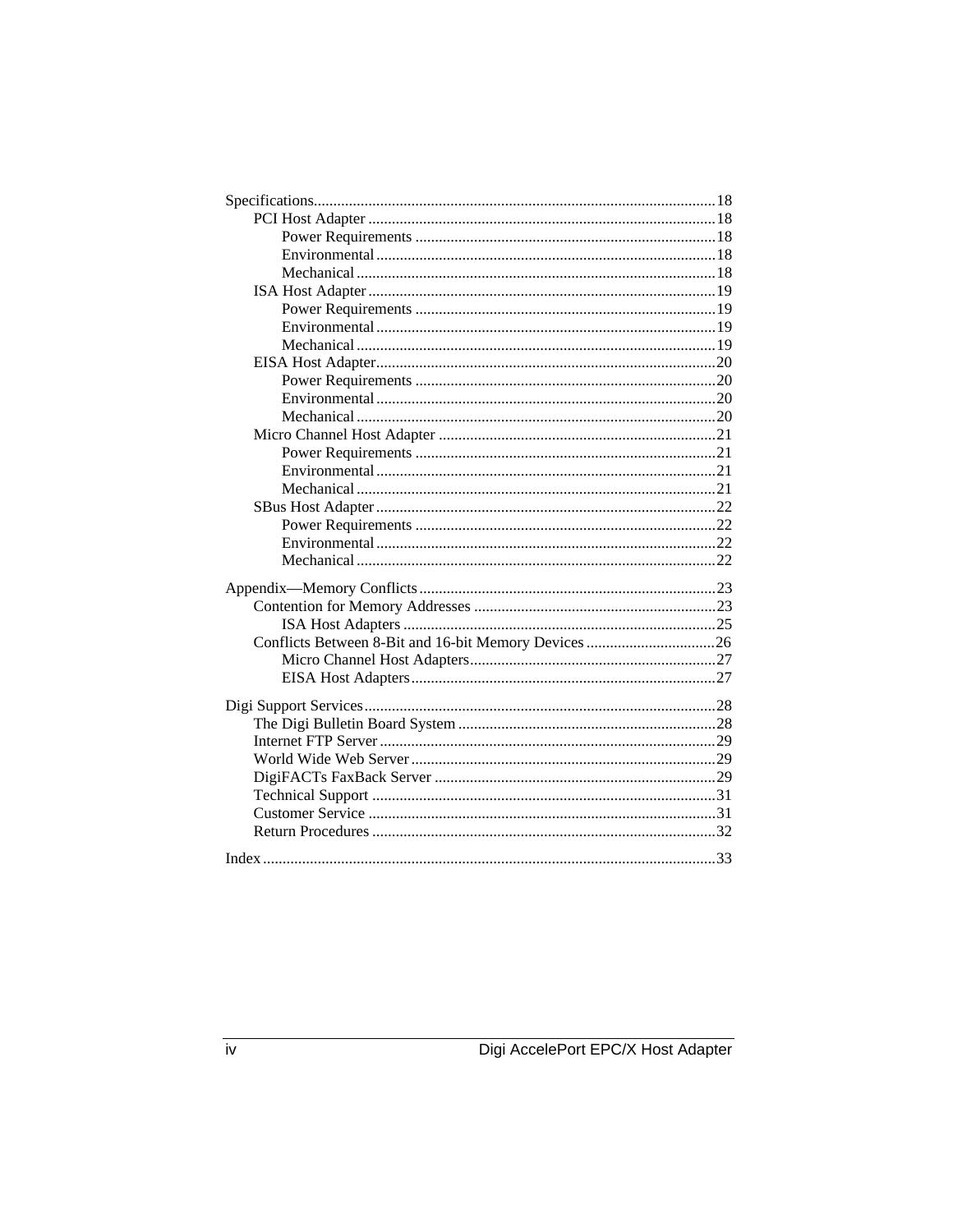# **Federal Communications Commission (FCC) Statement**

#### **Radio Frequency Interference (RFI) (FCC 15.105)**

This equipment has been tested and found to comply with the limits for Class A digital devices pursuant to Part 15 of the FCC Rules. These limits are designed to provide reasonable protection against harmful interference in a residential environment. This equipment generates, uses, and can radiate radio frequency energy, and if not installed and used in accordance with the instruction manual, may cause harmful interference to radio communications. However, there is no guarantee that interference will not occur in a particular installation. If this equipment does cause harmful interference to radio or television reception, which can be determined by turning the equipment off and on, the user is encouraged to try and correct the interference by one or more of the following measures:

- Reorient or relocate the receiving antenna.
- Increase the separation between the equipment and the receiver.
- Connect the equipment into an outlet on a circuit different from that to which the receiver is connected.
- Consult the dealer or an experienced radio/TV technician for help.

#### **Labeling Requirements (FCC 15.19)**

This device complies with Part 15 of FCC rules. Operation is subject to the following two conditions: (1) this device may not cause harmful interference, and (2) this device must accept any interference received, including interference that may cause undesired operation.

#### **Modifications (FCC 15.21)**

Changes or modifications to this equipment not expressly approved by the manufacturer may void the user's authority to operate this equipment.

#### **Cables (FCC 15.27)**

Shielded cables *must* be used to remain within the Class A limitations.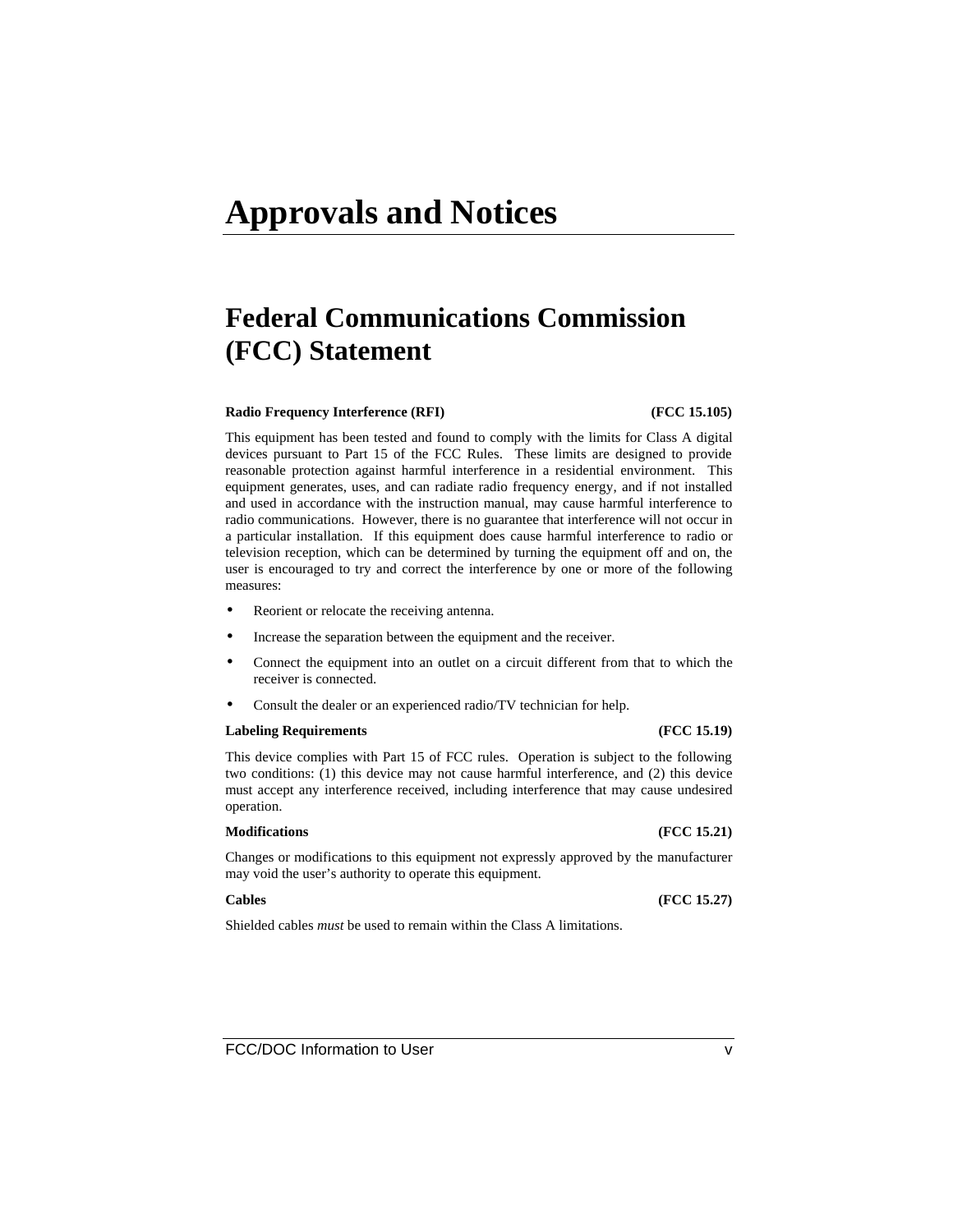# **Industry Canada Compliance Statement**

This Class A digital apparatus meets the requirements of the Canadian Interference-Causing Equipment Regulations.

Cet appareil numérique de la Classe A respecte toutes les exigences du Règlement sur le matériel brouilleur du Canada.

# **European Union EMC Directive**

This product has been tested and found to comply with the following European Union standards:

- EN 55022 Class A
- EN 50082-1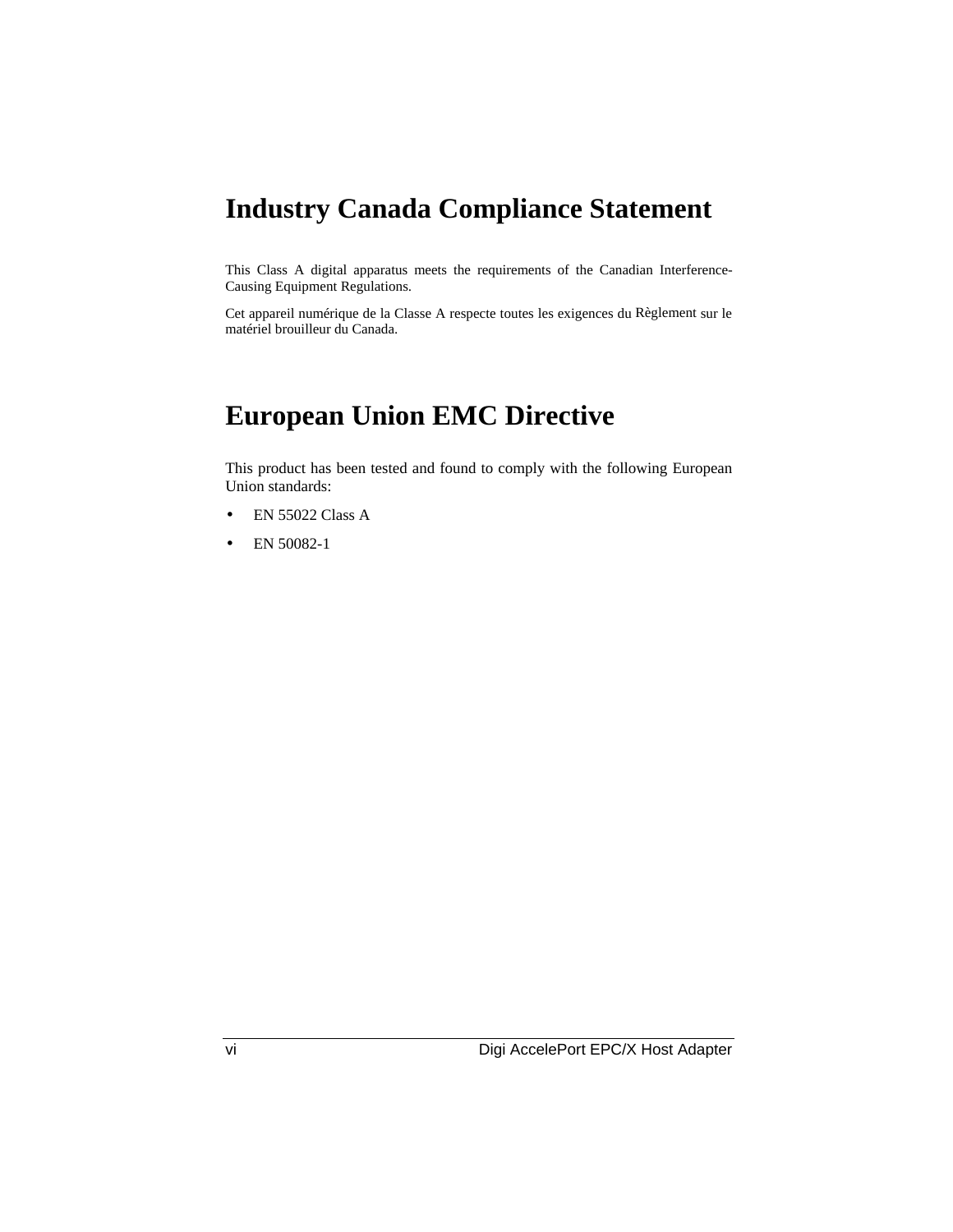# **The Digi AccelePort EPC/X System**

The Digi AccelePort EPC/X system is a cluster controller system consisting of two major subsystems: the EPC/X host adapter, which plugs into a slot in your computer's interface bus, and one or more EPC/CON-16, C/CON-16 or C/CON-8 concentrators, which are connected to the host adapter via a high-speed EIA-422 synchronous serial interface. Each host adapter has two EIA-422 synchronous serial ports, and each concentrator is equipped with sixteen EIA-232 asynchronous serial ports. Also, each EPC/CON-16 concentrator can be expanded to as many as 64 ports by the addition of one to three Digi PORTS/16em, PORTS/8em or PORTS/8emp modules. Depending on the operating system and device driver software, up to fourteen concentrators may be connected to each host adapter, and up to eight host adapters may be installed in a system, for a total of 1792 asynchronous ports per system (not all device drivers support this many ports—consult the documentation included with the device driver software for specific information).

# **Digi EPC/X Host Adapter**

The EPC/X host adapter is an intelligent dual-channel EIA-422/EIA-485 synchronous communication board available in PCI, ISA, EISA, Micro Channel or SBus configurations. The EPC/X host adapter features a high speed RISC processor and two high-speed EIA-422 synchronous channels used to communicate with EPC/CON-16, C/CON-16 or C/CON-8 concentrators at data rates of up to 10M bps.

# **Compatibility**

The EPC/X host adapter is compatible with the C/CON-16 and C/CON-8 concentrators. When a C/CON concentrator is connected to an EPC/X host adapter synchronous line, the maximum synchronous data rate for that line is 1.2M bps (8 wire) or 460K bps (4 wire).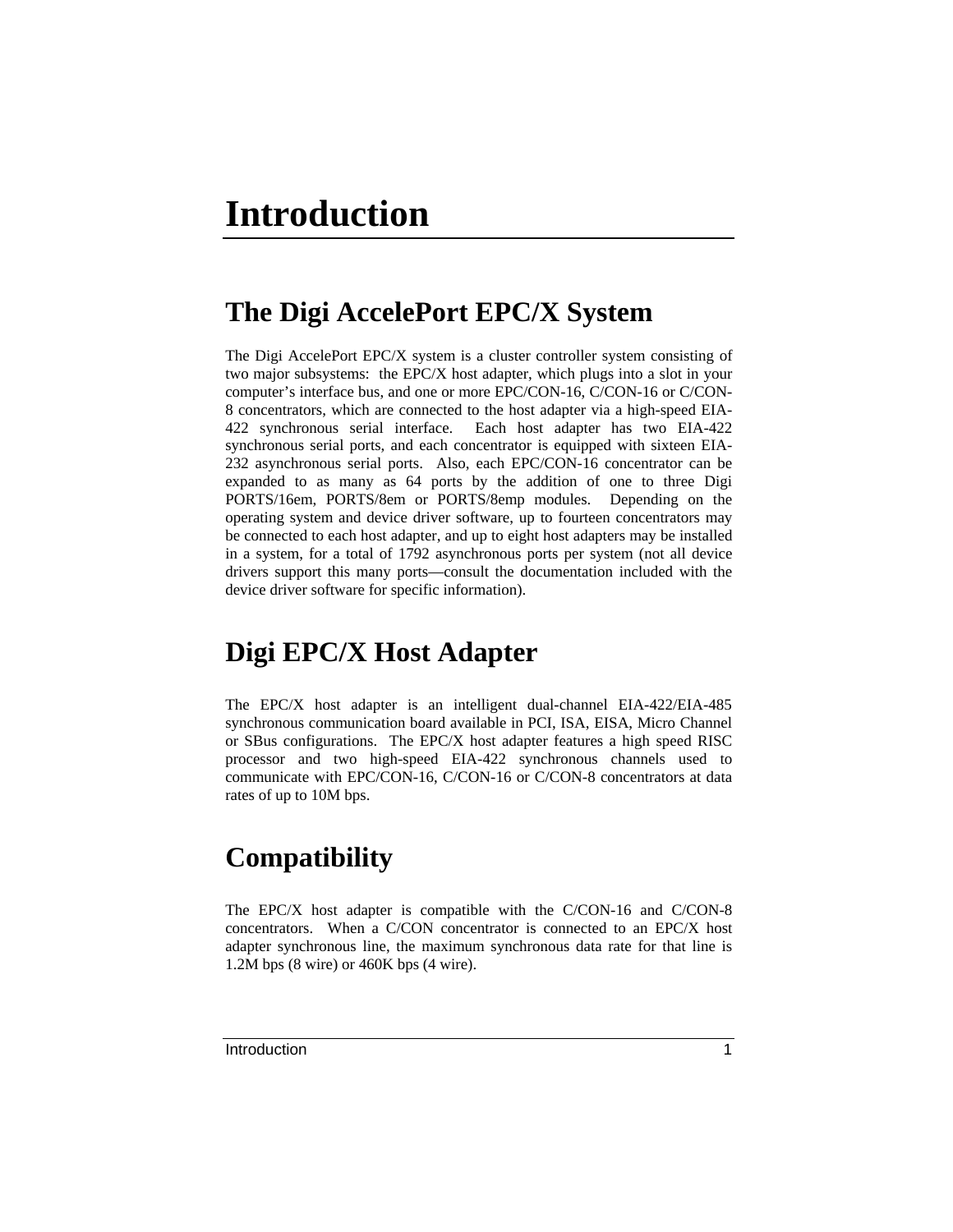# **Installation Tips**

This section provides information about the Digi memory mapping and diagnostic utilities.

Installing your EPC/X host adapter is easy; however, since the boards require unique I/O and memory addresses, you may experience conflicts with other devices in your system. To minimize installation difficulties, two utilities are available: **DIGIMMAP.EXE**, a program which will help you find a block of available memory address space in your computer (ISA, EISA and Micro Channel boards only — PCI adapters are configured automatically), and **UD-RISC.EXE** (**UD-PCI.EXE** for PCI host adapters), a diagnostic program which will verify that the board is functioning correctly, and help you to identify any hardware problems or conflicts with the board. These utilities are on the diagnostics diskette.



The diagnostics diskette is a DOS format diskette; if you purchased the board for a UNIX system, the diagnostics diskette is not included, but the programs may be obtained via our BBS, FTP server, or by calling Digi Customer Service. See the Customer Support Services section in the back of this book for addresses and phone numbers.

The flow chart on the following page shows a good sequence to follow when installing your board. Following this procedure will minimize installation difficulties and minimize the need for calls to Technical Support.



Please run the memory map utility and diagnostics before calling Technical Support for assistance.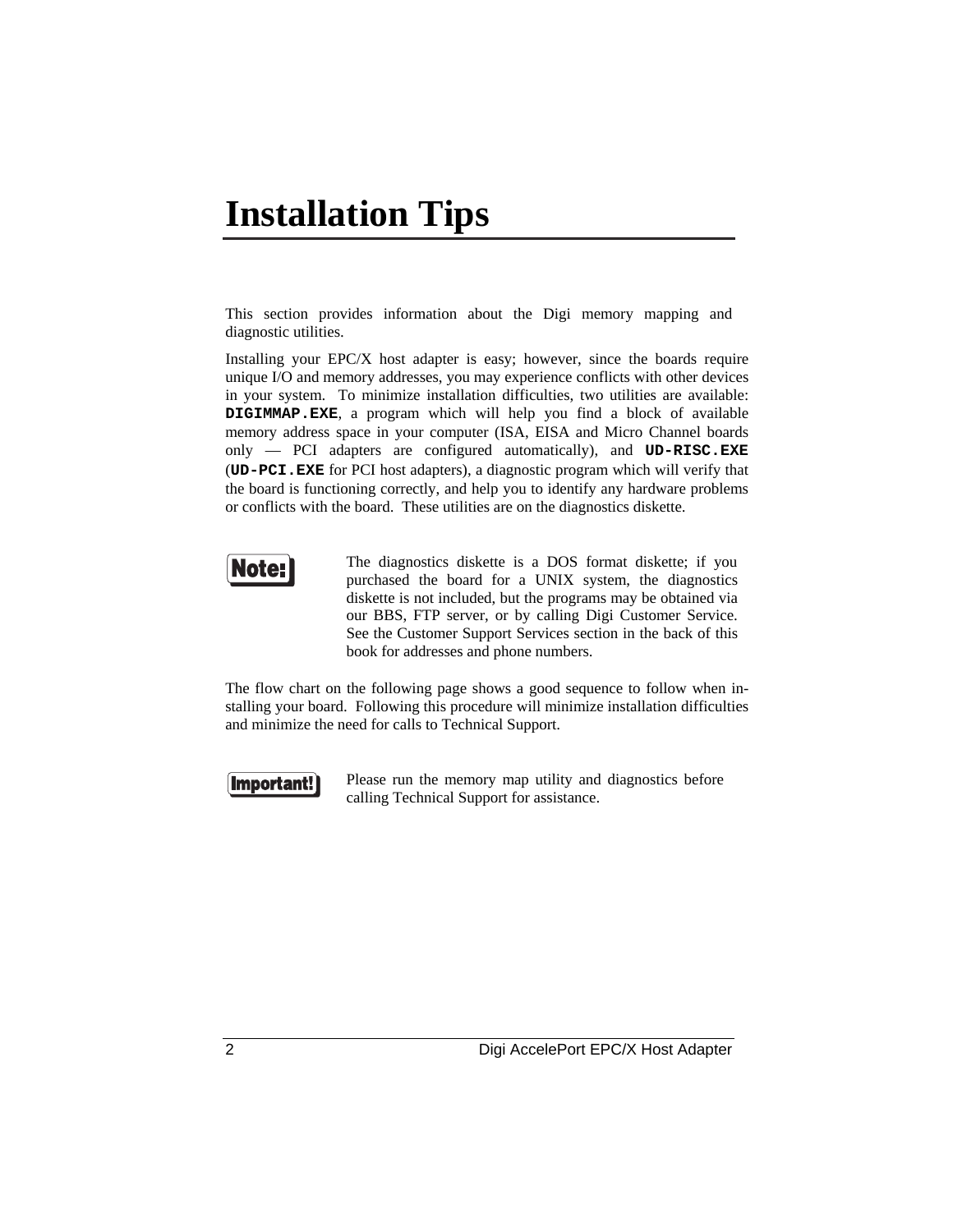





If you are installing the PCI version of the EPC/X host adapter, skip the first three boxes in the flow chart and simply run the diagnostics.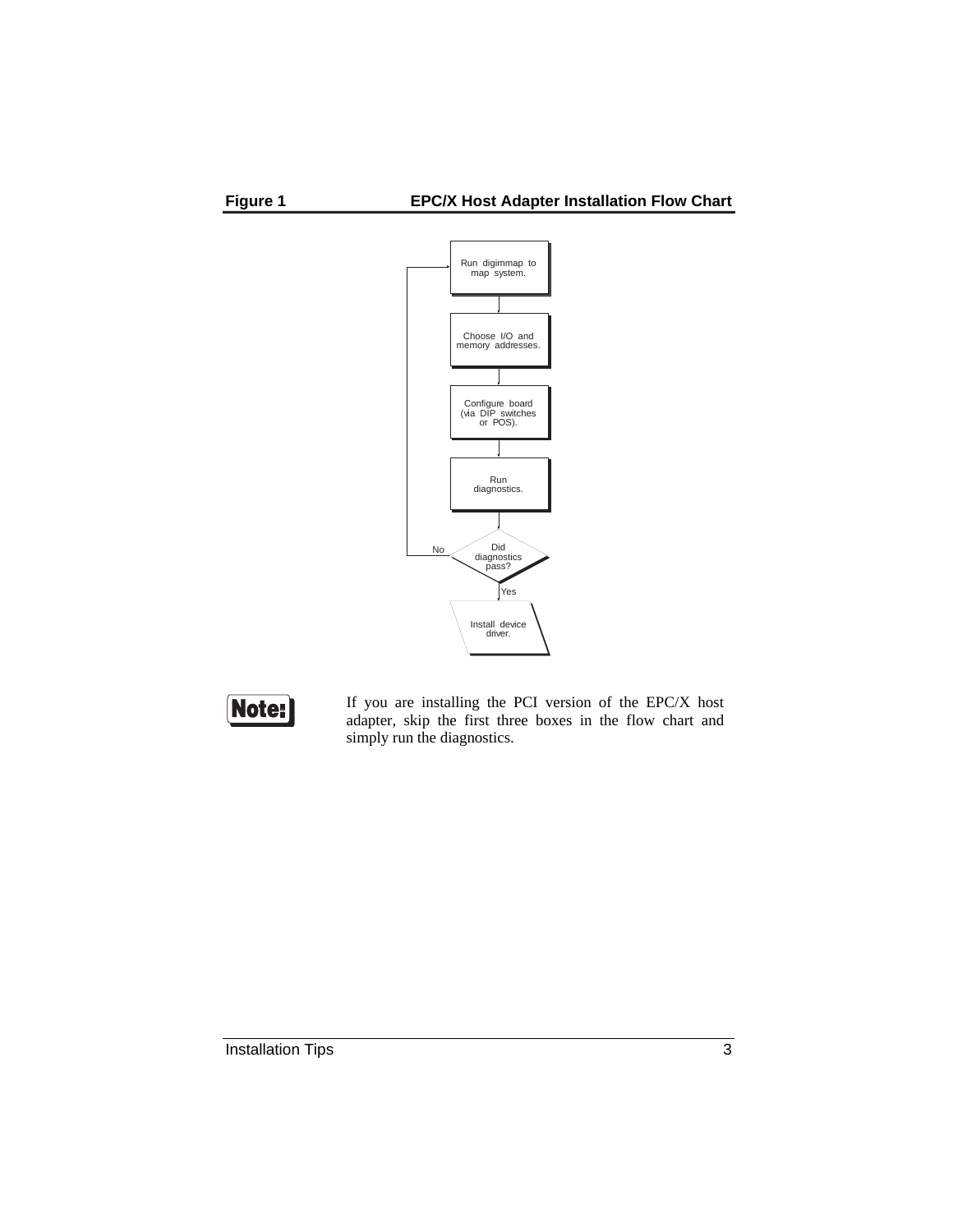# **Memory Map Utility**



If you are installing the PCI version of the EPC/X host adapter, skip this procedure. PCI boards are mapped automatically.

The memory map utility, **DIGIMMAP.EXE**, is an MS-DOS based executable program that is designed to aid in the installation of Digi hardware by detailing locations in memory that are available for the Digi product.

To run **DIGIMMAP.EXE**, follow this procedure:

- **1.** Boot your system normally. This should cause any adapters in your system to be initialized.
- **2.** Place a bootable DOS formatted diskette in drive A (or your boot drive, if different from drive A). This diskette must have no TSRs or memory managers present, or **DIGIMMAP** may give erroneous results (hint: rename **CONFIG.SYS** and **AUTOEXEC.BAT**, if present, so they are not executed during bootup).
- **3.** Press the <Ctrl>, <Alt> and <Delete> keys simultaneously to reboot your machine. DO NOT press the RESET button or cycle power to reboot; resetting the machine may turn off any adapters that were activated in Step 1.
- **4.** Now place the diskette containing the diagnostic software in the diskette drive and enter: **A:\RISC\DIGIMMAP** (assuming that you put the diskette in drive A).
- **5.** After reading the initial screen, press  $\langle \mathbf{E} \rangle$  to execute the utility.
- **6.** The center column will contain a list of 32K starting addresses which appear to be available. Write down several of these addresses (some devices can fool the memory mapper by turning their memory off, making the area appear to be available). A good order for trying addresses is:
	- 1. Addresses beginning with "**D**" (D0000h & D8000h)
	- 2. Addresses beginning with "**C**" (C0000h & C8000h)
	- 3. Addresses beginning with "**E**" (E0000h & E8000h)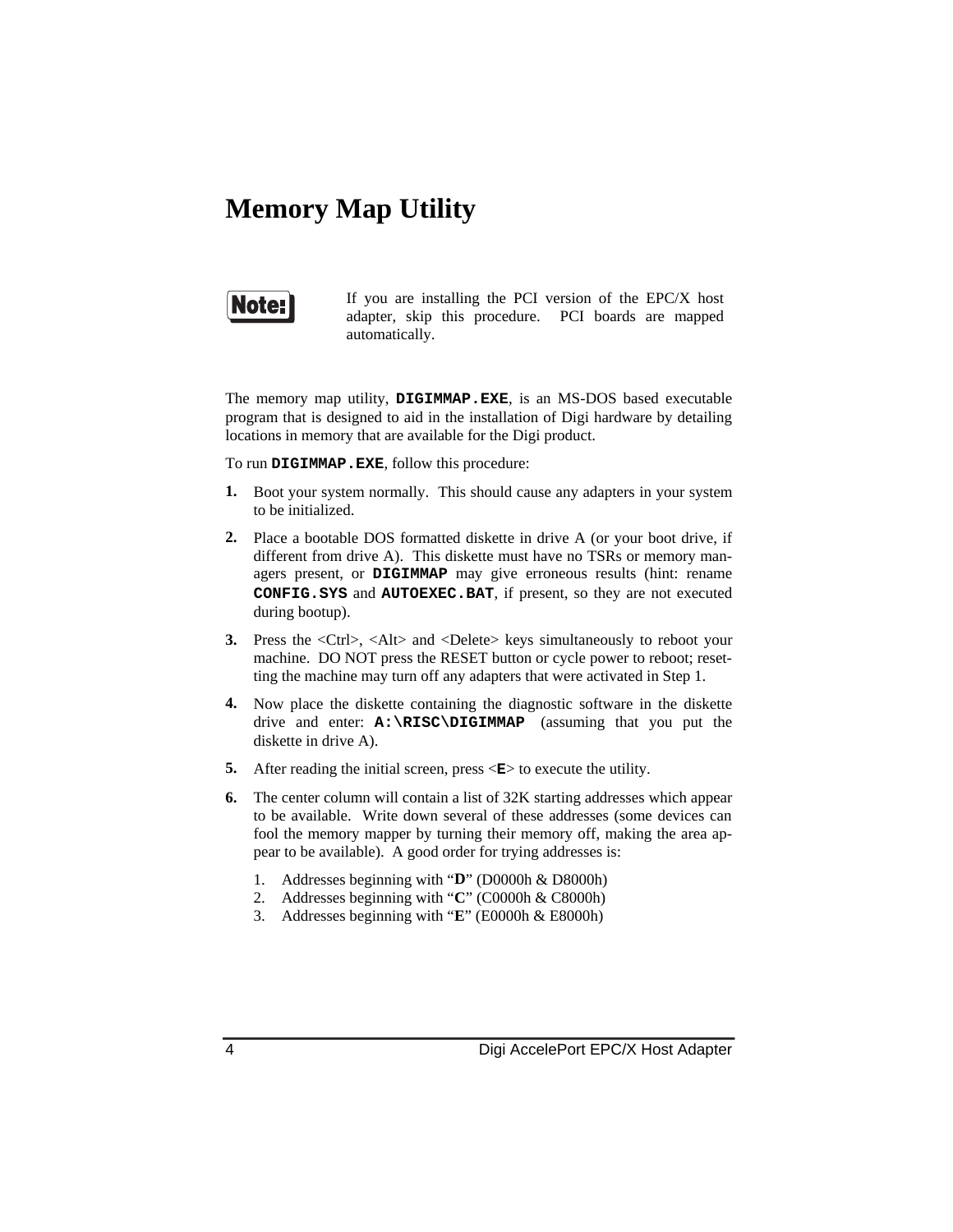# **User Diagnostics**

#### **ISA, EISA and Micro Channel Host Adapters**

The **\RISC** directory on the Digi diskette contains a user diagnostic program called **UD-RISC.EXE**.

- **1.** After starting MS-DOS, insert the diskette containing the diagnostic software in the diskette drive and enter **A:\RISC\UD-RISC** (assuming that you put the diskette in drive A).
- **2.** When asked for a board family, press <**A**>.
- **3.** Now you need to enter at least two parameters: the host adapter's I/O address (as set on the DIP switches; see page 9) and the Host Base Address (the starting address of the board's dual ported memory—use the memory map utility **DIGIMMAP.EXE** to find a good address to use).

Depending on the version of the diagnostic program, the other parameters may already be filled in with default values; if they are not, enter the following values:

| Window Size:         | 32K             |
|----------------------|-----------------|
| IRO:                 | <b>Disabled</b> |
| Machine Environment: | <b>ISA</b>      |
| Port:                | 1               |
| $EIA-232/422$ :      | 232             |
| Loopback:            | N <sub>0</sub>  |
| Continuous Test:     | Yes             |
| Stop on first:       | Yes             |

- **4.** Now press  $\langle \mathbf{E} \rangle$  to start the tests. The tests will be run consecutively, and pass/fail status will be indicated on the right hand side of your screen.
- **5.** If all the tests pass, the board is functioning correctly and you are ready to install the device driver software. Make a note of the Host Base Address and I/O address before exiting the diagnostic program (you will need to specify these when you install the device driver software).
- **6.** If failures occur, the most likely cause is a memory conflict. Try a different Host Base Address and execute the diagnostics again. If you get a Hardware Reset Error, try a different I/O address (be sure to set the DIP switches for the new address).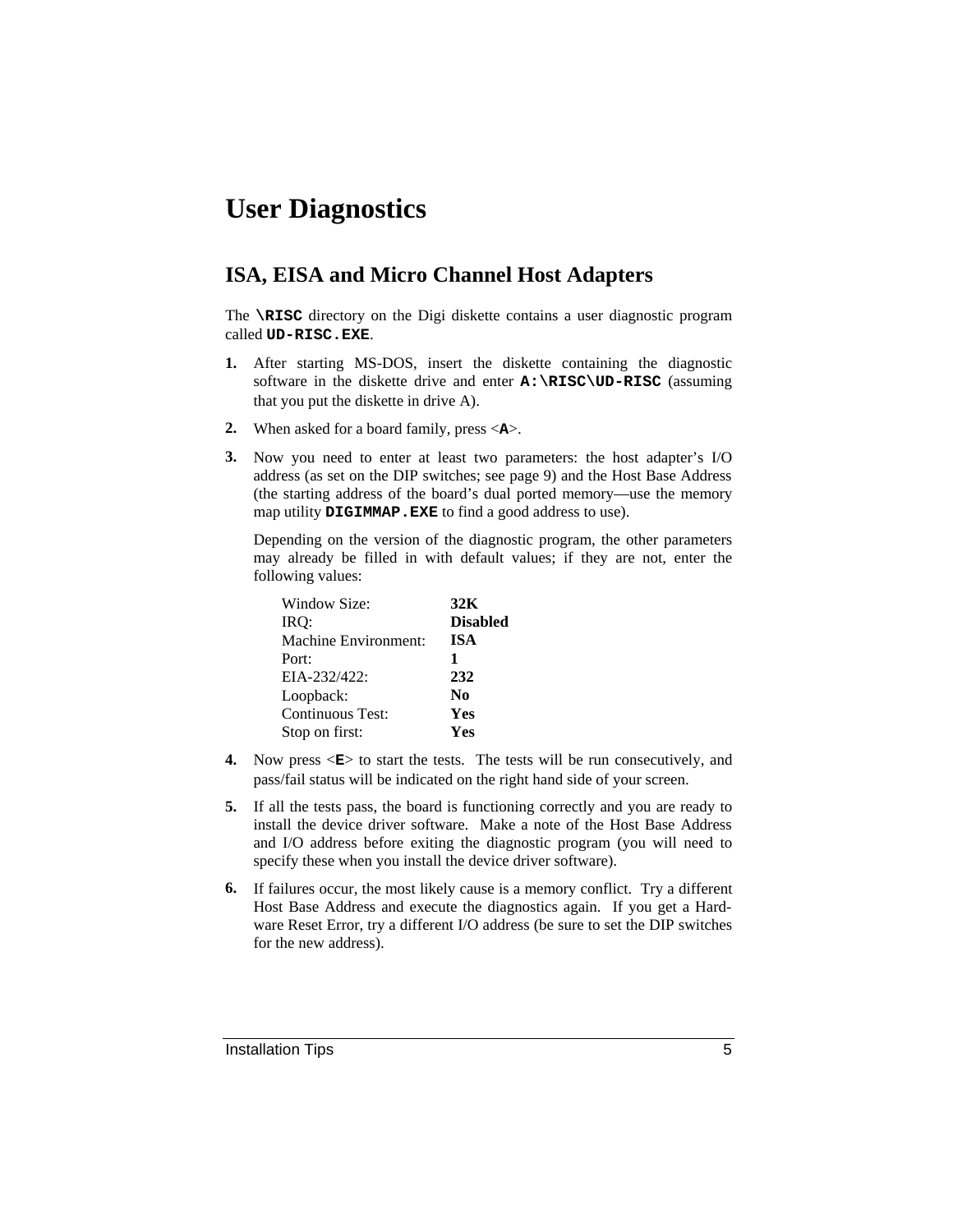#### **PCI Host Adapters**

The **\PCI** directory on the Digi diskette contains a user diagnostic program called **UD-PCI.EXE**.

- **1.** After starting MS-DOS, insert the diskette containing the diagnostic software in the diskette drive and enter  $A: \P C I \U D- P C I$  (assuming that you put the diskette in drive A).
- **2.** When asked for a board family, press <**A**>.
- **3.** The program will display the adapter base address that was assigned by the host. The other parameters are be filled in with the following default values:

| Port:            |                        |
|------------------|------------------------|
| EIA-232/422:     | 232                    |
| Loopback:        | $\mathbf{N}\mathbf{0}$ |
| Continuous Test: | Yes                    |
| Stop on first:   | Yes                    |

- **4.** Now press  $\leq$ **E**> to start the tests. The tests will be run consecutively, and pass/fail status will be indicated on the right hand side of your screen.
- **5.** If all the tests pass, the board is functioning correctly and you are ready to install the device driver software.



For more information on the diagnostic software, see the text files **USERPCI.TXT** and **RELNOT-P.TXT**, in the **\PCI** directory of the diagnostics diskette.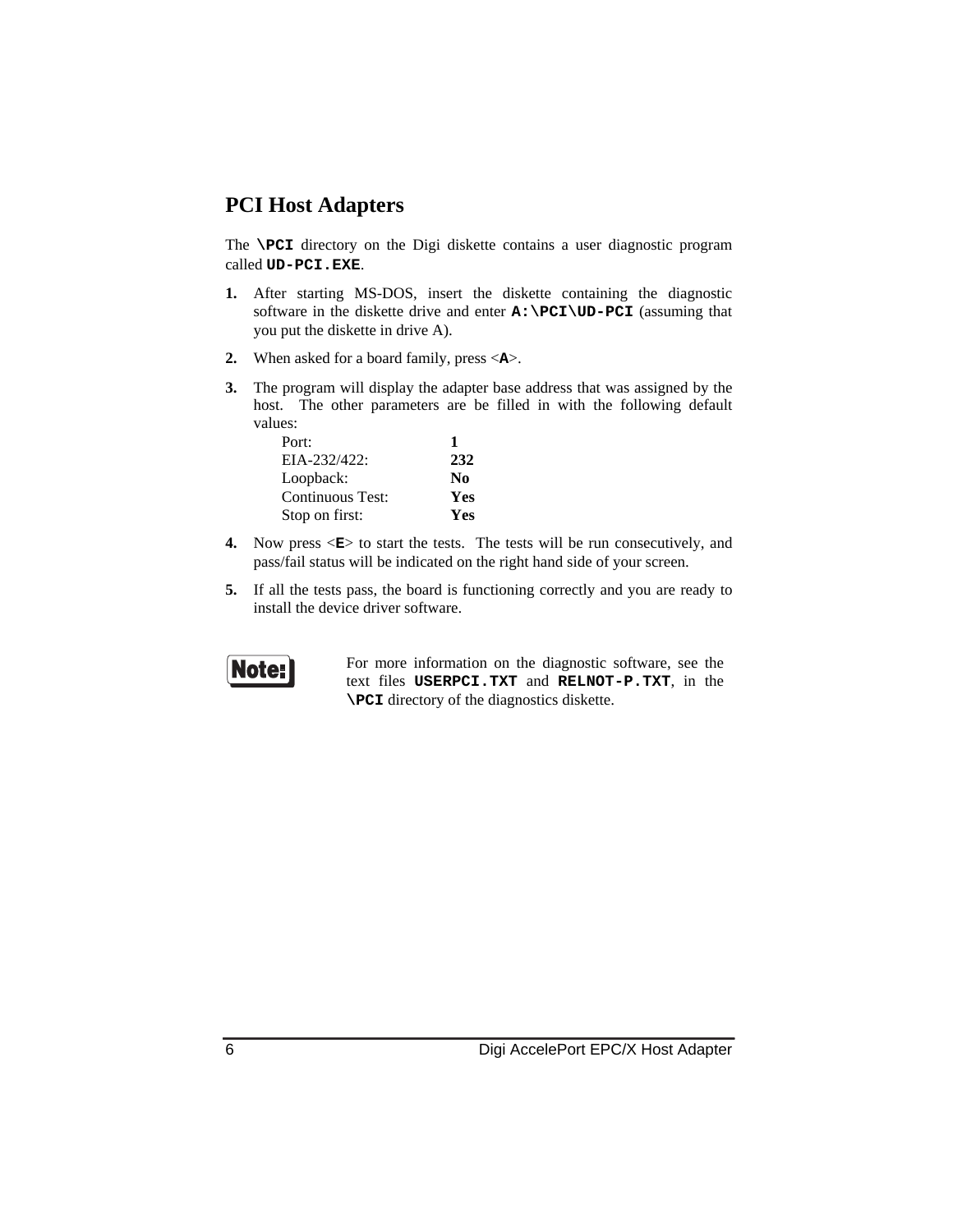# **Installation**

Installation of the Digi EPC/X system consists of configuring and installing the host adapter in your computer, connecting the EPC/CON-16, C/CON-16 or C/CON-8 concentrator(s) and installing the device driver software. This manual covers the EPC/X host adapter installation—installation of the device driver software and connection of concentrator(s) and PORTS modules are described in separate manuals.

This section is divided into five subsections, for the PCI, ISA, EISA, Micro Channel and SBus versions of the host adapter.



Before installing your Digi EPC/X host adapter, be sure to write down the serial number of your board.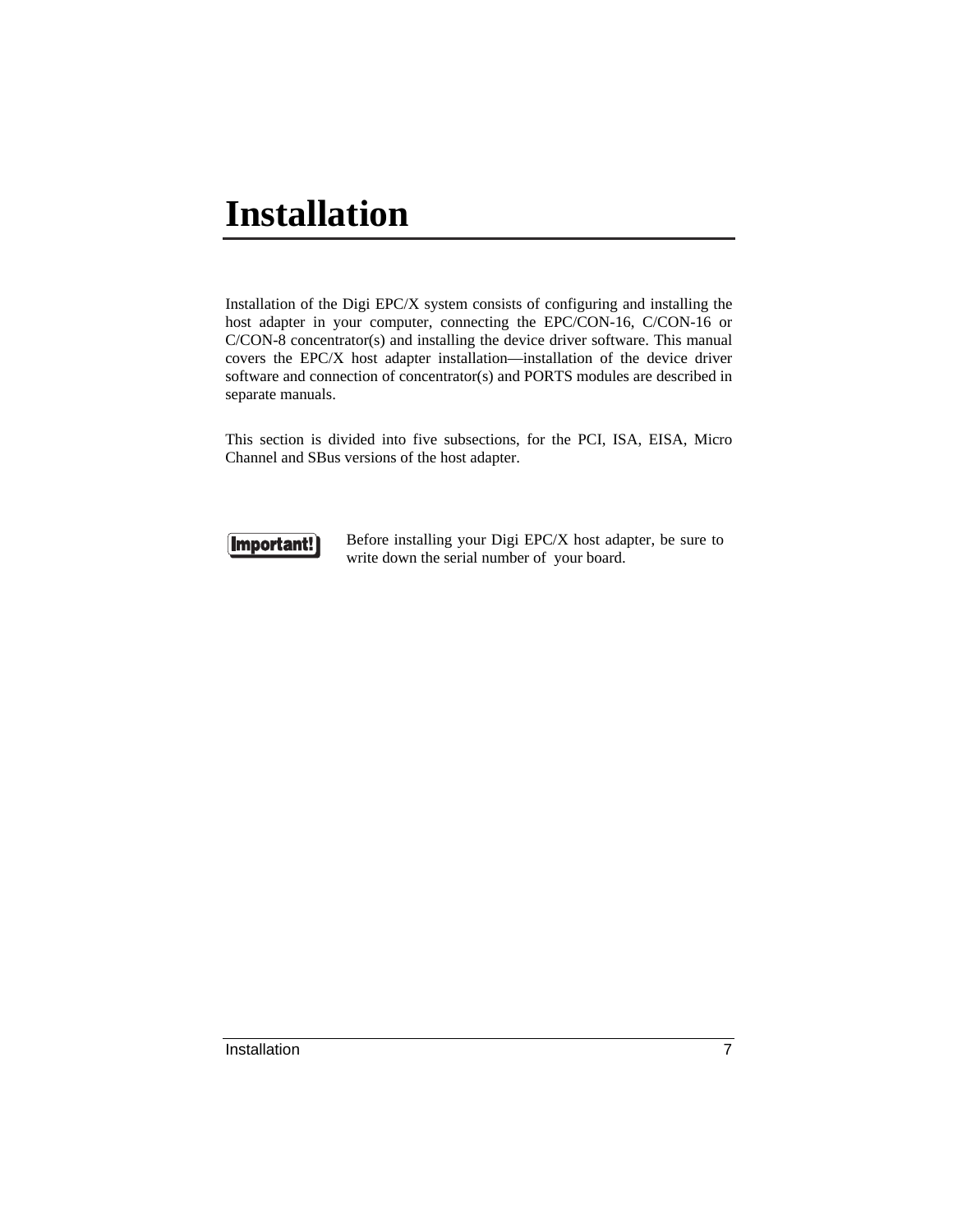# **PCI Host Adapters**

#### **Configuring the Host Adapter**

No hardware configuration is required for PCI host adapters.

#### **Installing the PCI Host Adapter in your Computer**

- **1.** Turn off your computer's power and remove the cover (refer to your computer's manual for instructions on cover removal and option board installation and cautions).
- **2.** Locate an available PCI slot in your computer and remove the slot plate.
- **3.** Plug the host adapter into the PCI slot and screw the endplate to the computer chassis.
- **4.** Replace your computer's cover.



PCI EPC/X host adapters are shipped with a diagnostic diskette. The MS-DOS based diagnostic program, **UD-PCI.EXE**, will help verify correct installation of the host adapter, and help identify possible hardware problems. See the text file, **USERPCI.TXT**, for complete instructions, and **RELNOT-P.TXT** for release information.



Synchronous Line 1 is on the 15-pin connector closest to your computer's motherboard (for desktop PCs this is the bottom connector); Synchronous Line 2 is the connector farthest from the motherboard (the top connector for desktop PCs).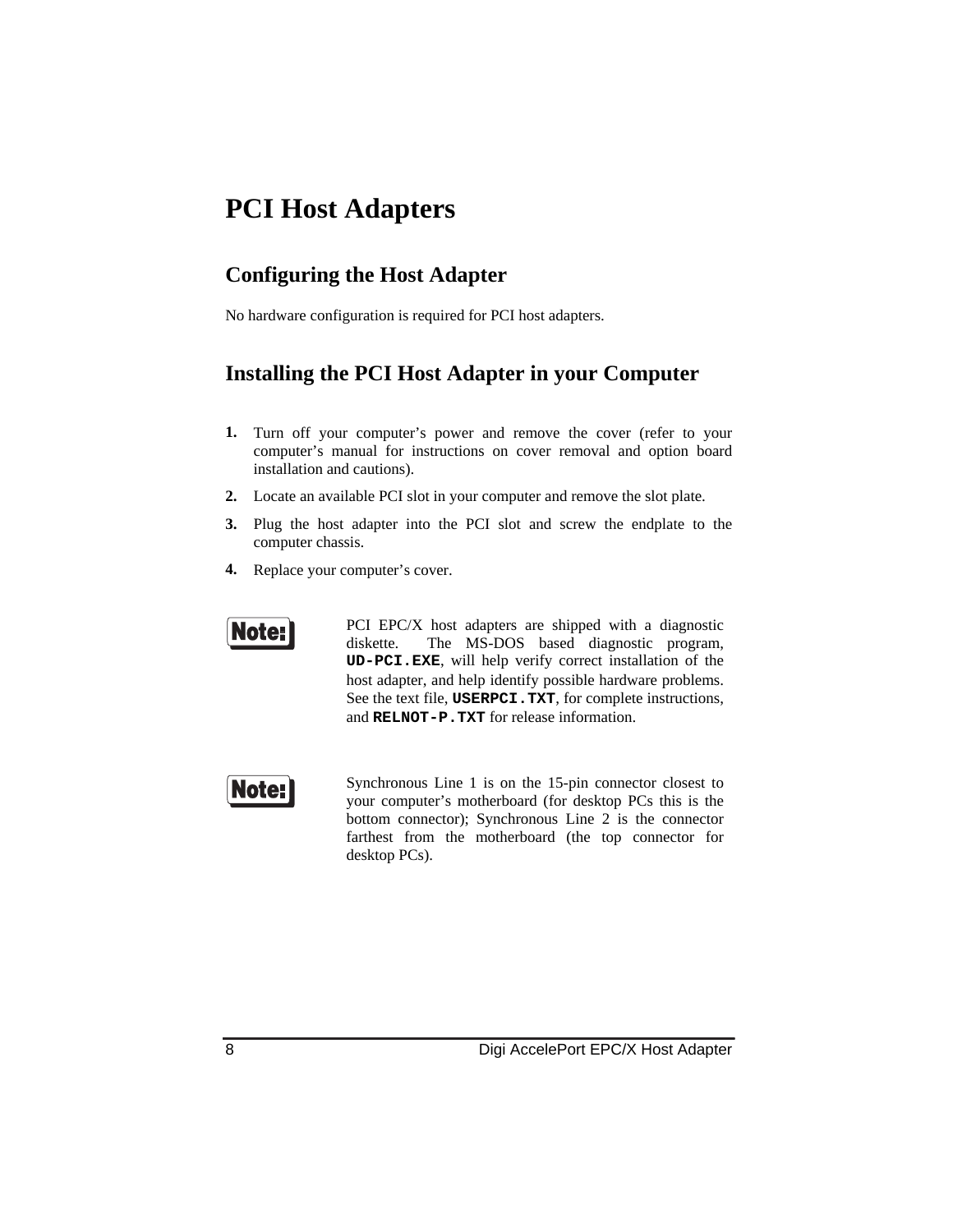# **ISA Host Adapters**

#### **Setting the I/O Port Address**

The ISA EPC/X host adapter uses four bytes of address space on the host computer's I/O bus. Before installing the host adapter, the board's I/O port starting address must be set on DIP switch SW1 (located on the top of the board). To insure flexibility, seven I/O port address ranges are available: 108h-10Bh, 118h-11Bh, 128h-12Bh, 208h-20Bh, 228h-22Bh, 308h-30Bh and 328h-32Bh. Choose one of the starting addresses and set SW1-1, 2 and 3 as shown in Figure 2, below.



#### **Factory-Set Jumper J1**

There is one jumper, J1, on the host adapter. This jumper is set in the factory, and must not be changed.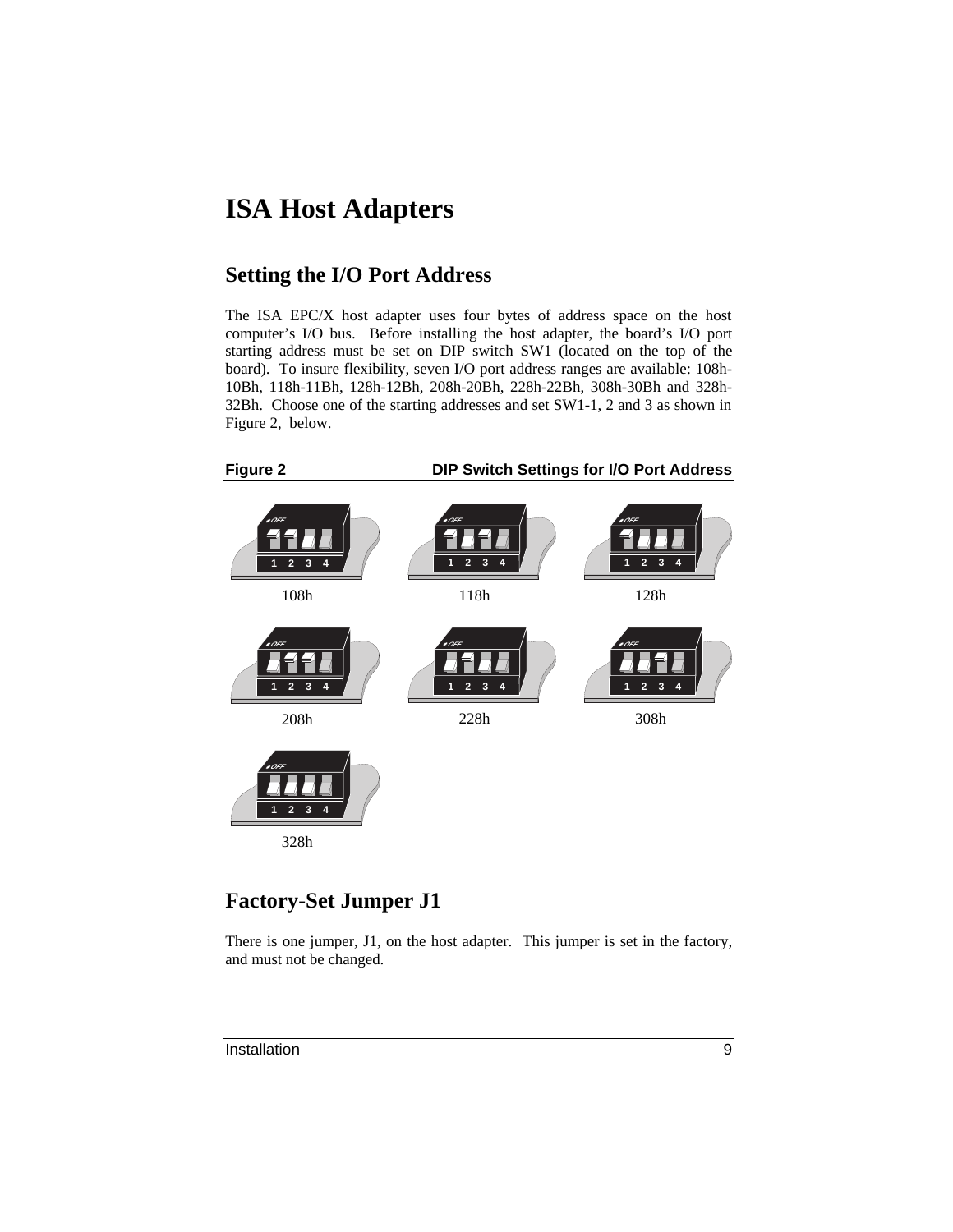#### **Installing the ISA Host Adapter in your Computer**

- **1.** Turn off your computer's power and remove the cover (refer to your computer's manual for instructions on cover removal and option board installation and cautions).
- **2.** Locate an available 16-bit AT slot in your computer and remove the slot plate.
- **3.** Plug the host adapter into the ISA slot and screw the endplate to the computer chassis.
- **4.** Replace your computer's cover.



Synchronous Line 1 is on the 15-pin connector closest to your computer's motherboard (for desktop PCs this is the bottom connector); Synchronous Line 2 is the connector farthest from the motherboard (the top connector for desktop PCs).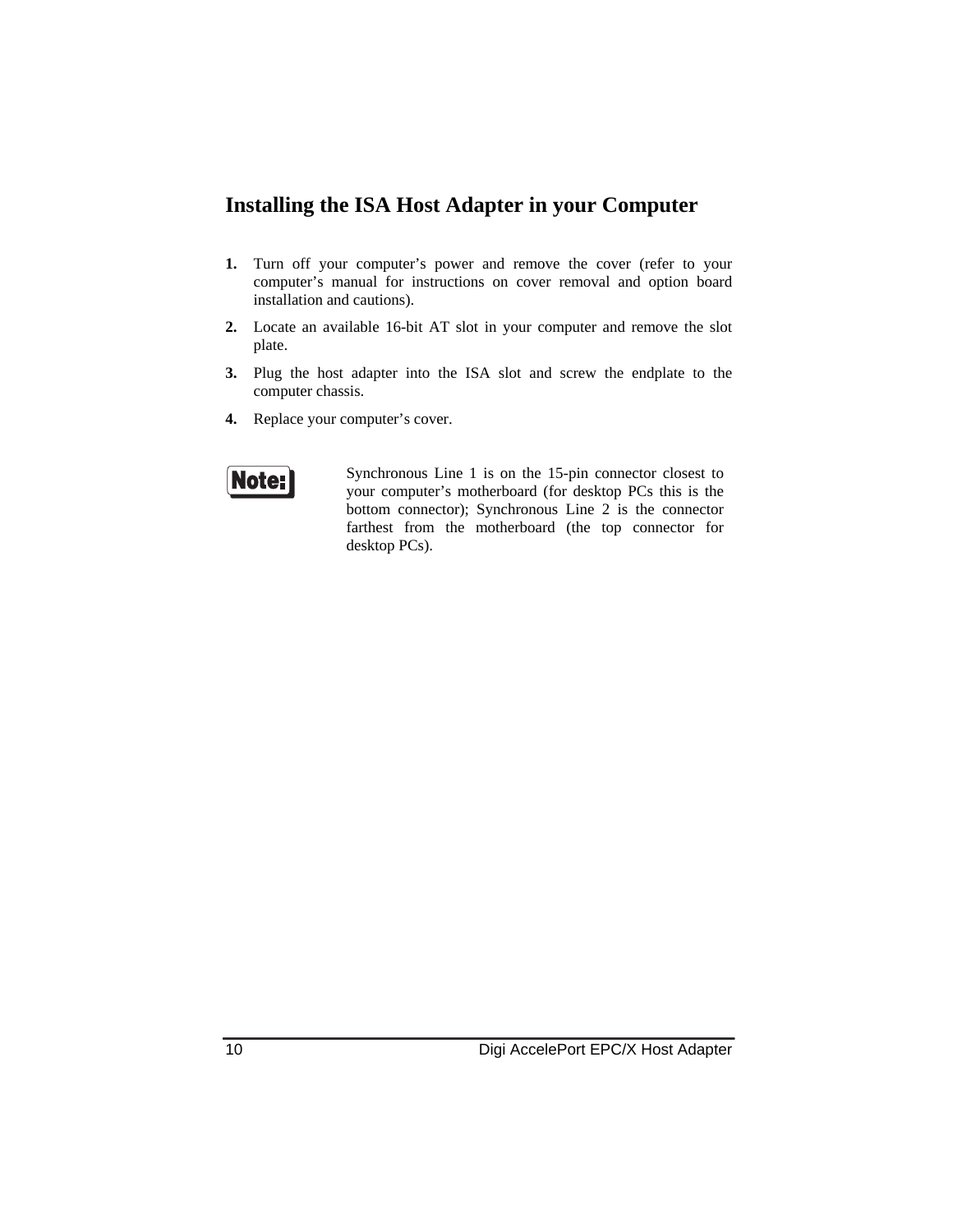# **EISA Host Adapters**

#### **Factory-Set Jumpers**

There are three jumpers, J1-J3 on the EISA EPC/X host adapter. These are set in the factory, and must not be changed.

#### **Installing the EISA Host Adapter in your Computer**

- **1.** Turn off your computer and disconnect any attached peripheral devices.
- **2.** Remove the cover from the computer. Refer to your system's documentation for instructions on how to remove the cover, and for other add-in board installation instructions and precautions.
- **3.** Unscrew and remove the external slot cover plate from the slot into which you wish to install the EPC/X host adapter.
- **4.** Carefully insert the EPC/X host adapter into the slot in the computer. Press the board firmly into the EISA bus connector, and replace the screw in the host adapter's endplate.
- **5.** Replace the computer's cover.



Synchronous Line 1 is on the 15-pin connector closest to your computer's motherboard (for desktop PCs this is the bottom connector); Synchronous Line 2 is the connector farthest from the motherboard (the top connector for desktop PCs).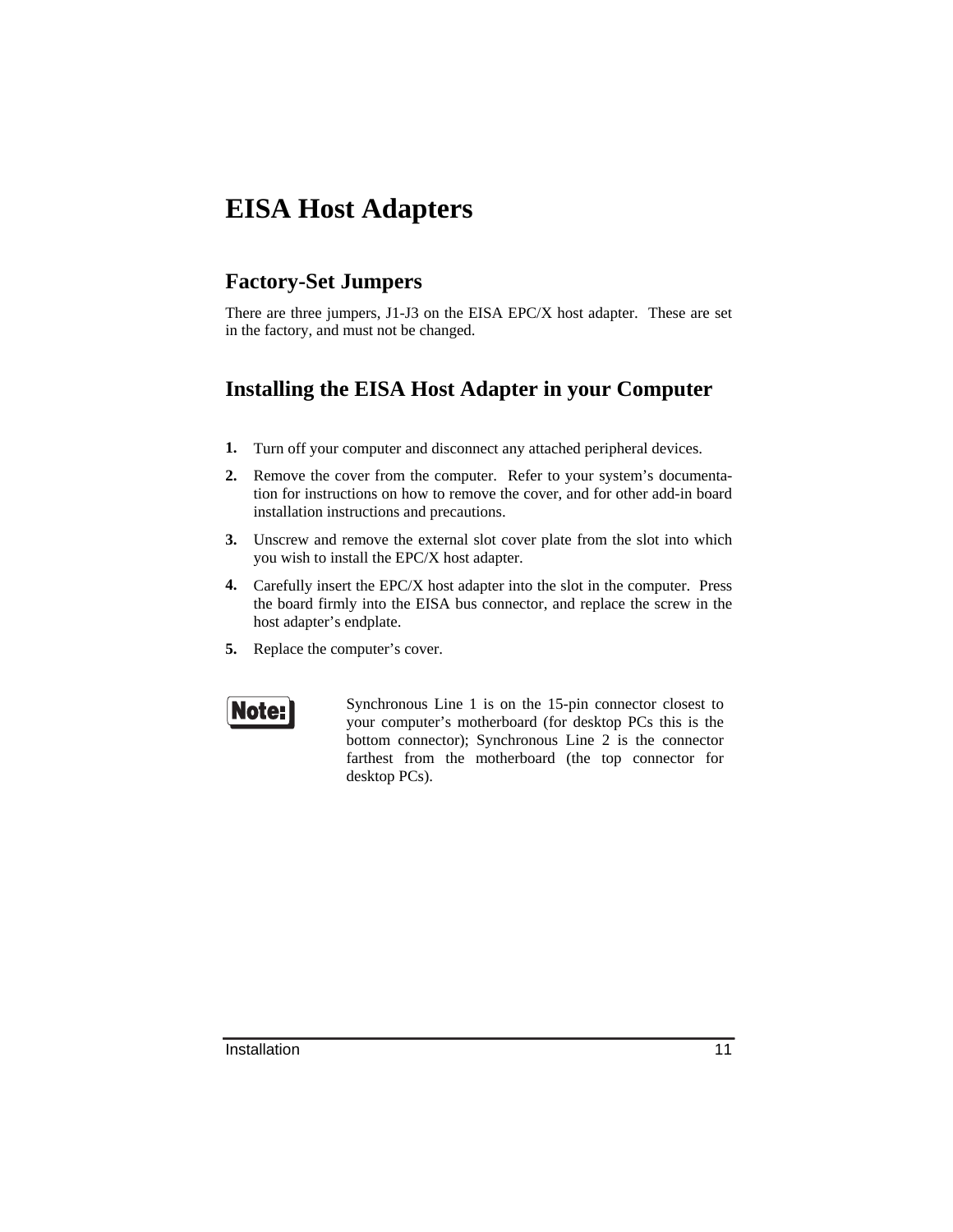#### **System Configuration**

- **1.** Boot up your EISA system with the EISA Configuration Diskette. During the boot-up process, the system should display a message to the effect that an unknown board has been found. This is the EPC/X host adapter installed in the previous procedure.
- **2.** When the boot-up has been completed, copy the file **!DBI0301.CFG** from the Digi distribution diskette to your EISA system's Configuration Diskette.
- **3.** Run the configuration program to add the EISA host adapter.
- **4.** From the **Edit** pull-down menu, select **Add**. The program will display a list of the **.CFG** configuration files for boards; select **EPC/X Host Adapter**. (If this is not displayed as an option, you may not have copied the **.CFG** file to the correct directory in Step 2.
- **5.** Use a mouse, or the arrow keys and Tab key to pull down the **View** menu, and choose **Detailed by Slot**. Next, use the up and down arrow keys to move to "**EPC/X Host Adapter**" and press <Enter>. You should see a screen similar to the following:

| EISA EPC Host Adapter<br>Communications board |         | Added |
|-----------------------------------------------|---------|-------|
|                                               |         |       |
|                                               |         |       |
|                                               |         |       |
|                                               |         |       |
|                                               | Slot. 4 |       |
|                                               |         |       |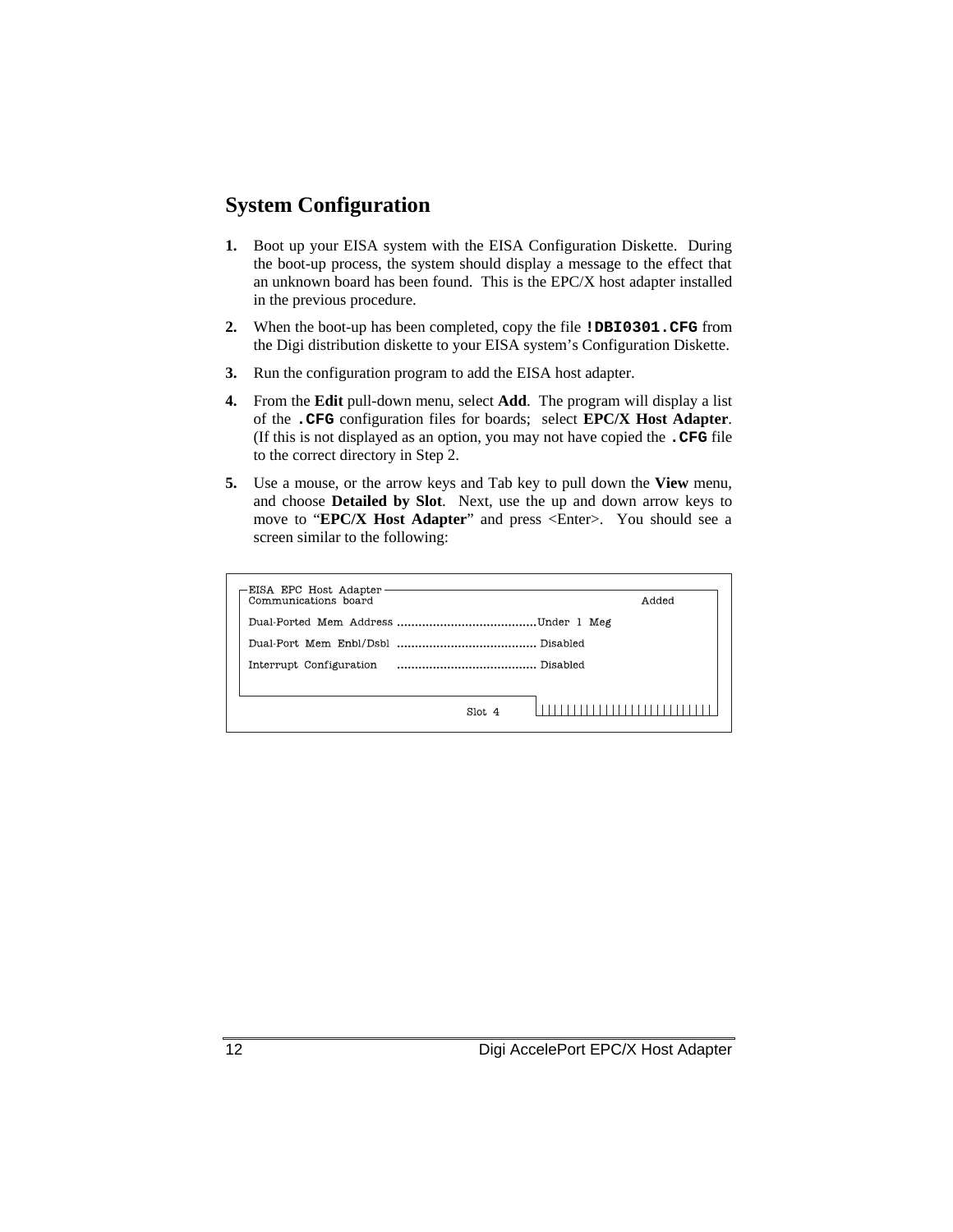**6.** Place the cursor on "**Dual-Ported Mem Address**" and press <Enter>. A screen similar to the following will appear:

| Memory Address | 80000h<br>88000h<br>90000h<br>98000h<br>A0000h<br>A8000h<br><b>B0000h</b><br><b>B8000h</b><br>C0000h<br>**<br>C8000h | Type: OTHER |  |
|----------------|----------------------------------------------------------------------------------------------------------------------|-------------|--|
| Size           | $(*)$ 8000h                                                                                                          |             |  |

The following address choices are available:

|        | <b>Below 1 Megabyte:*</b> |                                         |               |                                                                          |
|--------|---------------------------|-----------------------------------------|---------------|--------------------------------------------------------------------------|
|        | 80000h                    | 88000h                                  | 90000h        | 98000h                                                                   |
|        | A0000h                    | A8000h                                  | <b>B0000h</b> | <b>B8000h</b>                                                            |
|        | C0000h                    | C8000h                                  | D0000h        | D8000h                                                                   |
|        | E0000h                    | E8000h                                  | F0000h        | F8000h                                                                   |
|        | Above 1 Megabyte:         |                                         |               |                                                                          |
|        |                           | F0000000h F1000000h F2000000h F3000000h |               |                                                                          |
|        |                           | F4000000h F5000000h F6000000h F7000000h |               |                                                                          |
|        |                           |                                         |               | F8000000h F9000000h FA000000h FB000000h                                  |
|        |                           | FC000000h FD000000h FE000000h FF000000h |               |                                                                          |
|        |                           |                                         |               |                                                                          |
| $\ast$ |                           |                                         |               | Although there are 16 choices offered for memory start addresses below 1 |

*megabyte, a limited number of these choices is likely to be available. Of the 16, the best choices are probably D0000 and D8000. See the appendix on memory conflicts on page 23 for more information.*

*Multiple EISA EPC/X host adapters may share the same addresses.*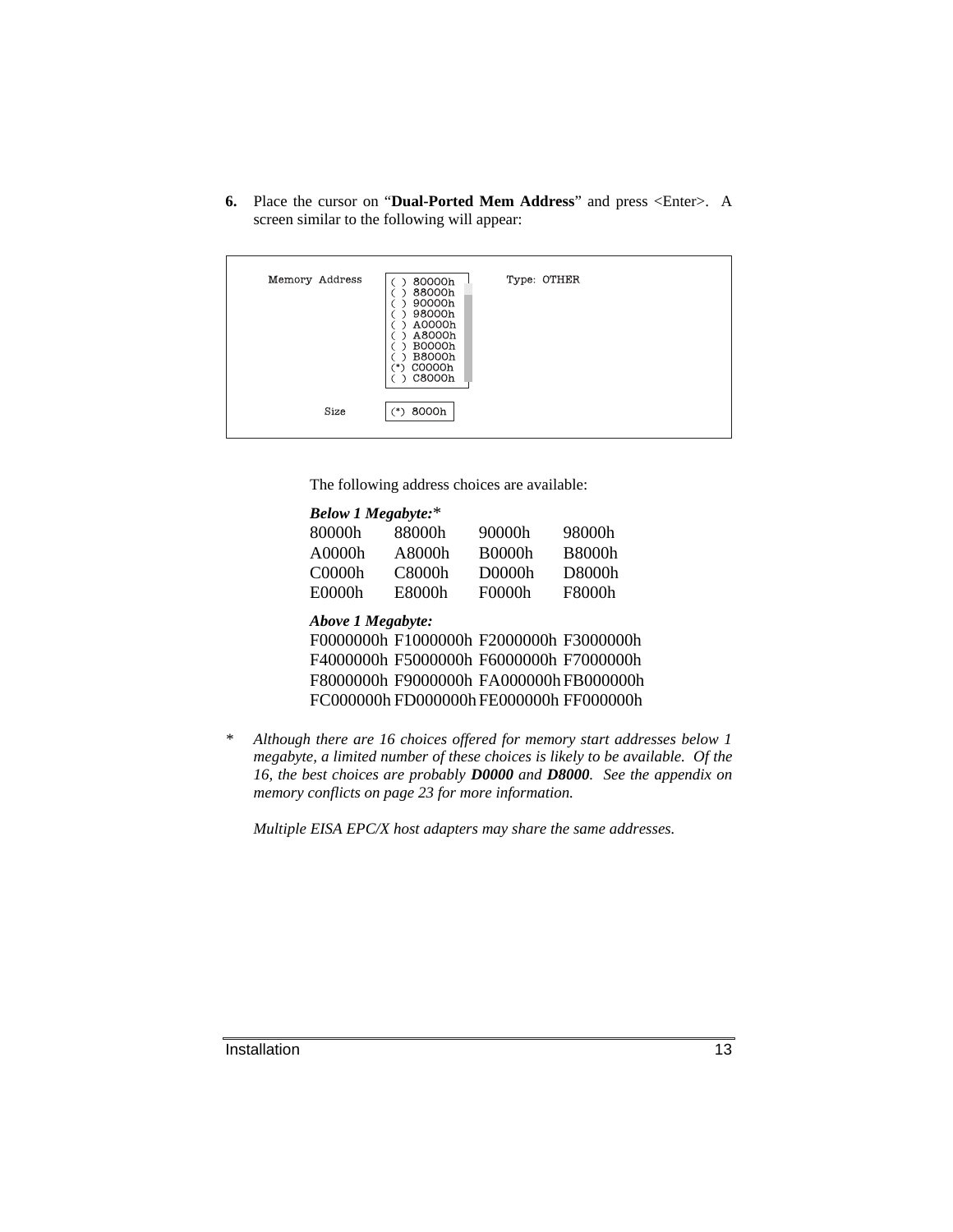- **7.** Use the cursor keys to select one of the listed addresses, or press <Enter> to accept what the configuration program has chosen. Write this address down—you will need to know it when installing the device driver software.
- **8.** Leave the **Dual-Port Mem Enbl/Dsbl** at "**Disabled**".
- **9.** Leave the **Interrupt Configuration** at "**Disabled**".
- **10.** Pull down the **SYSTEM** menu, and choose "**Exit**". Make sure that you SAVE the new configuration as the program suggests.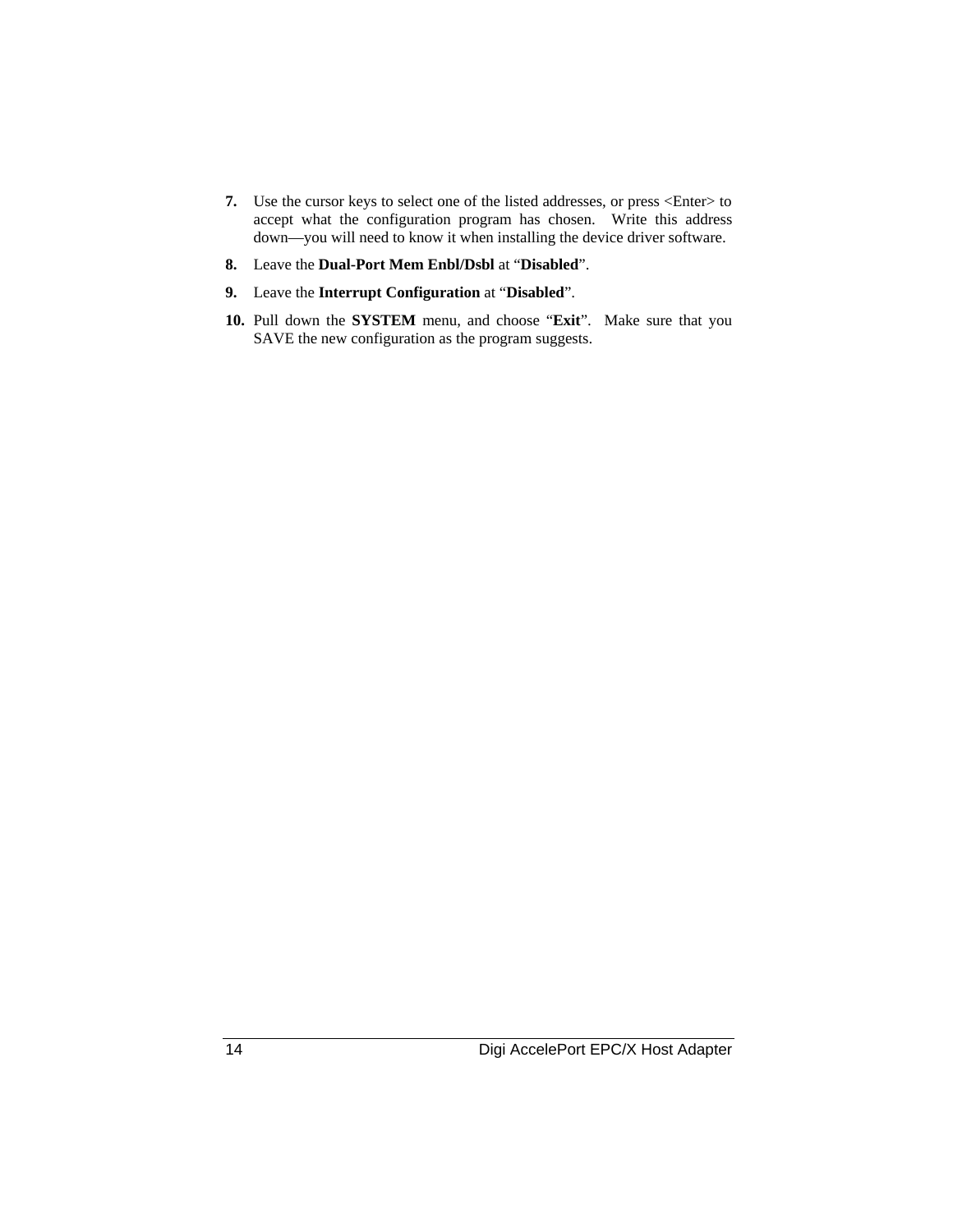# **Micro Channel Host Adapters**

#### **Factory-Set Jumpers**

There are two jumpers on the Micro Channel EPC/X host adapter. These are set in the factory, and must not be changed.

#### **Installing the EPC/X Host Adapter in your Computer**

- **1.** Turn off your computer's power and remove the cover (refer to your computer's manual for instructions on cover removal and option board installation and cautions).
- **2.** Locate an available Micro Channel slot in your computer and remove the external slot plate (you will need to loosen the thumbscrew to do this). The EPC/X host adapter can be installed in either a 16 or 32-bit slot—note, however, that if a 16-bit slot is used, the memory start address is limited to one of the choices *below* 1 megabyte or in the sixteenth megabyte (i.e. 24 bit addresses). *If you plug the board into a 16-bit slot, be sure that the exposed 32-bit extension does not come into contact with any components on the motherboard.*
- **3.** Plug the host adapter into the Micro Channel slot, making sure that the "fork" is in position under the endplate thumbscrew. Tighten the thumbscrew.
- **4.** Replace your computer's cover.



Synchronous Line 1 is on the 15-pin connector closest to your computer's motherboard (for desktop PCs this is the bottom connector); Synchronous Line 2 is the connector farthest from the motherboard (the top connector for desktop PCs).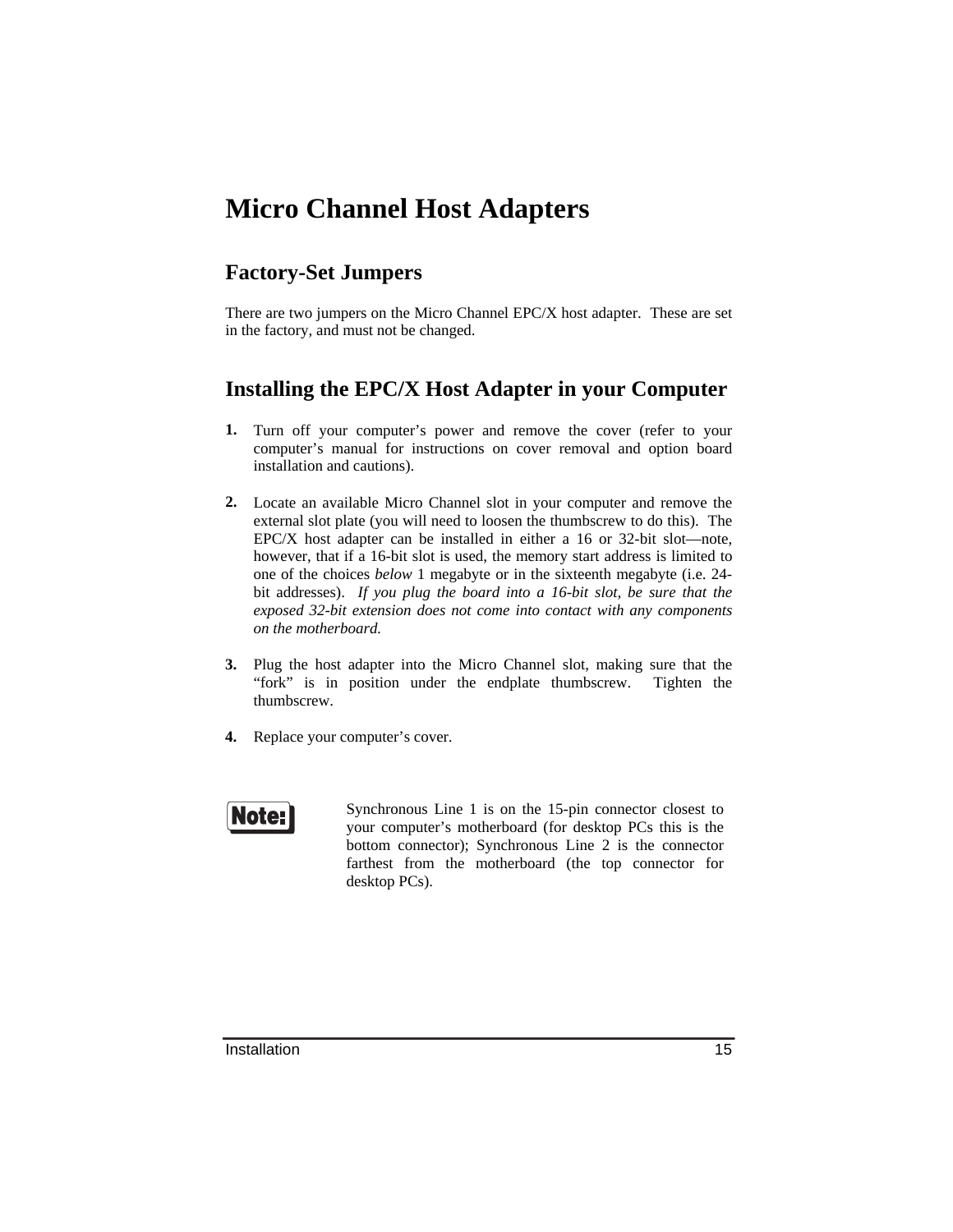#### **Configuring the Host Adapter**



This procedure is necessary for **PS/2** compatible machines only. If you are installing the host adapter in an **RS-6000** system, skip this procedure.

- **1.** Insert your *working* copy (don't use the original copy) of the IBM Reference Diskette into your boot drive and turn on the computer's power. Expect an error message—the host adapter board won't be found in the configuration file at this point.
- **2.** Select "**Copy an Option Diskette**" from the main menu. Follow the instructions given on your computer screen for copying ADF files onto your Reference Diskette.
- **3.** Select "**Set Configuration**" from the main menu. Then select "**Run Automatic Configuration**" from the Set Configuration menu. Auto-Config will find non-conflicting address and interrupt parameters for the board for you. If you choose to set the parameters manually, you will be given the following choices:

#### **Memory Start Address:**

*Below 1 megabyte:* 0D8000h, 0D0000h, 0C8000h, 0C0000h

*Sixteenth megabyte:* FC0000h, FA0000h, F80000h

*Fourth gigabyte (32-bit slot only):* F0000000h, F2000000h, F4000000h, F6000000h, F8000000h and FA000000h.

**I/O Port Address:** 108h, 118h, 128h, 208h, 228h, 308h or 328h.

**Interrupt Select:**

IRQ 3, 5, 7, 10, 11, 12, 15 or None (disabled).



The memory start addresses F000000h-FA000000h (4th gigabyte) are available only if the host adapter is plugged into a 32 bit Micro Channel slot. If the board is plugged into a 16k bit slot, only addresses 0C0000h-FC0000h are available.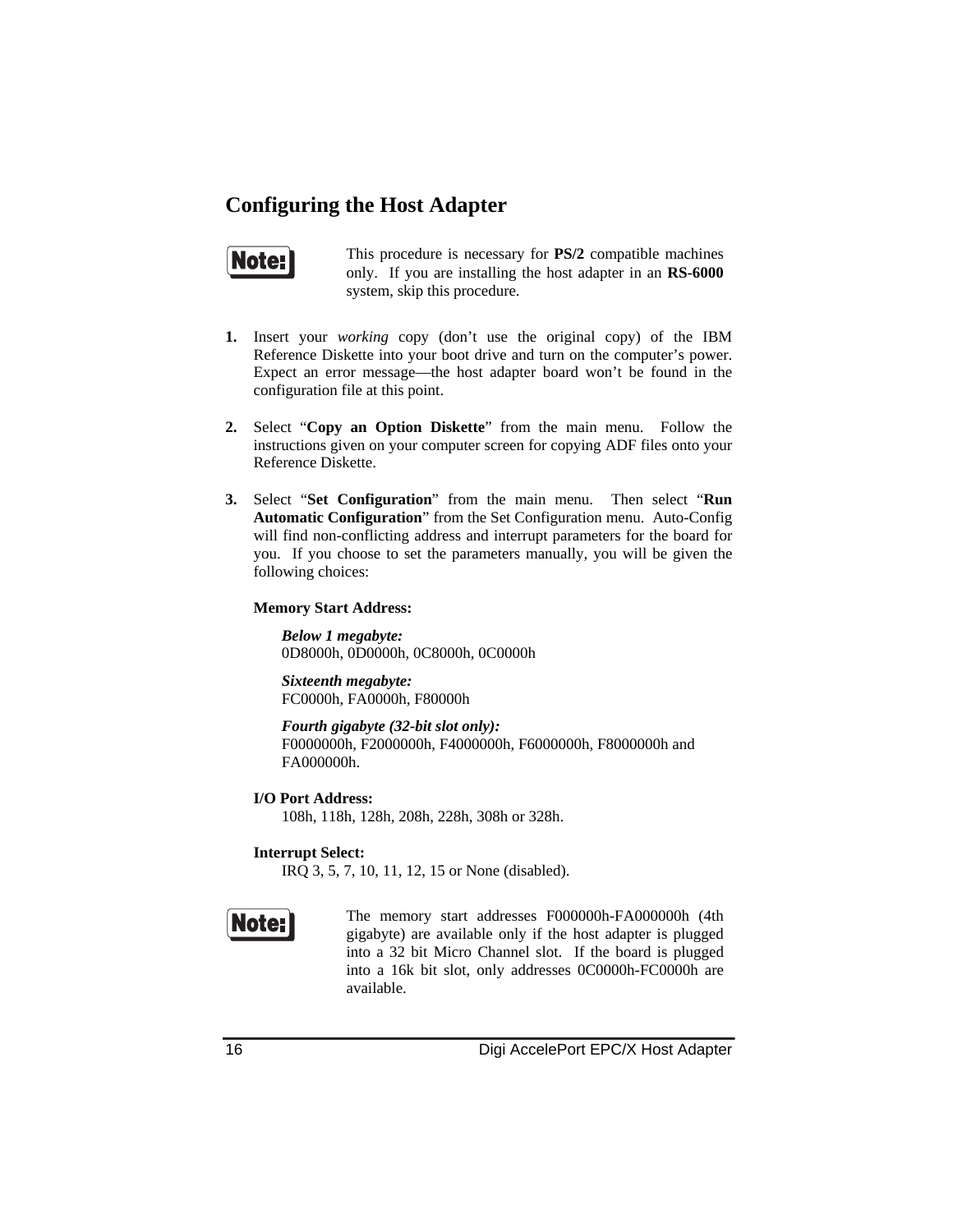# **SBus Host Adapters**

#### **Installing the SBus Host Adapter in your Computer**

See *Installing SBus Cards*, in your system *Installation Guide*, for important cautions and other instructions for installing SBus cards in your system unit.

- **1.** Shut down your system and turn off the power. Do not unplug the power cord.
- **2.** Open the system unit according to the instructions in your system Installation Guide.
- **3.** Remove the SBus slot cover plate from the desired slot.
- **4.** Slide the host adapter at an angle into the back panel of the system unit. Make sure that the mounting plate on the host adapter hooks into the holes on the back panel (above the rectangular opening) of the system unit.
- **5.** Align the plug on the host adapter with the SBus slot on the logic board. Gently press the plug into the slot (press only on the corners of the card; do *not* press on the plastic card retainer). Be careful not to bend the pins.
- **6.** Close the system unit.



Synchronous Line 1 is on the 15-pin connector closest to your computer's motherboard (for desktop PCs this is the bottom connector); Synchronous Line 2 is the connector farthest from the motherboard (the top connector for desktop PCs).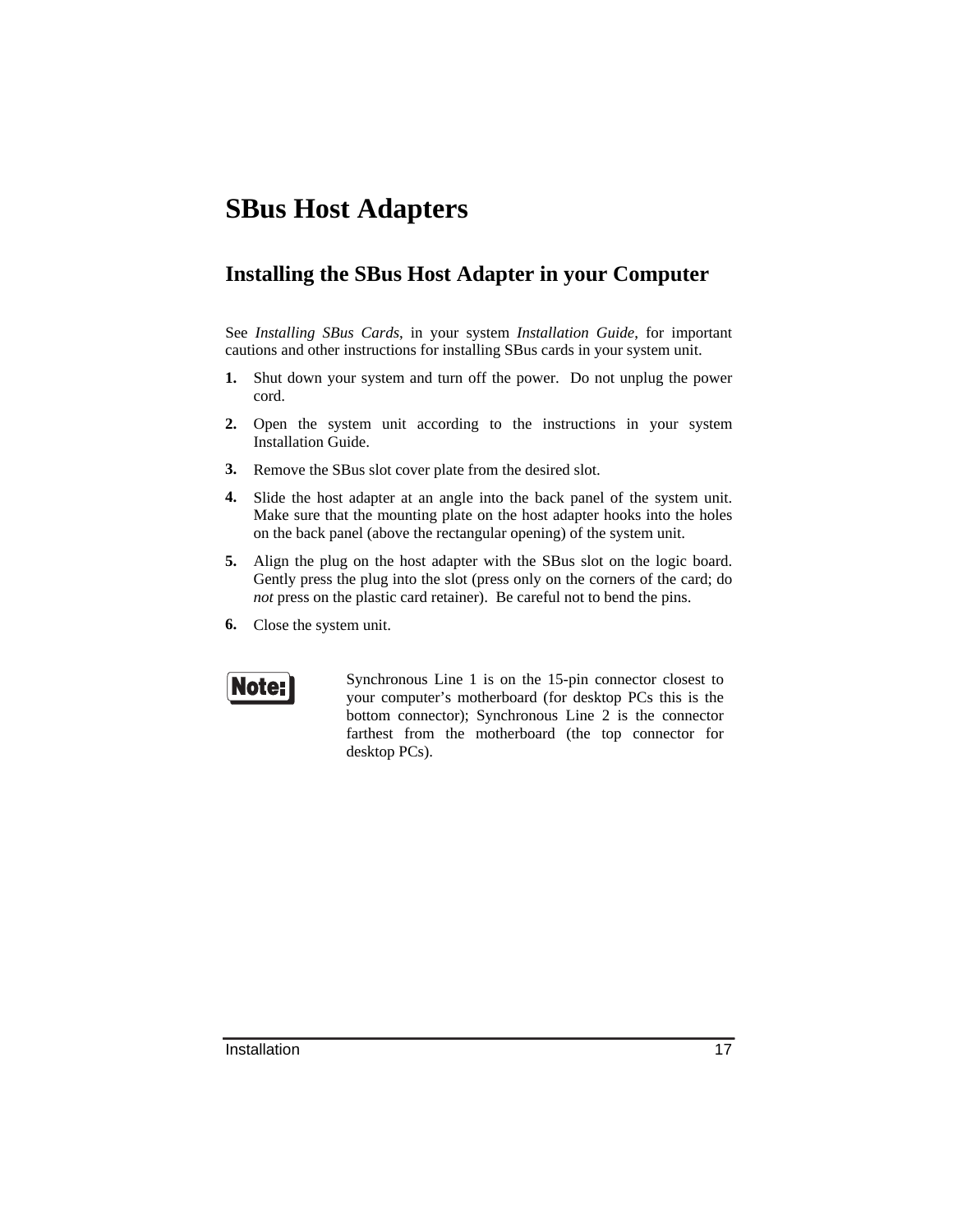# **Specifications**

# **PCI Host Adapter**

#### **Power Requirements**

 $+5$  Volts  $\pm$  5%, 1.8 amps typical +12 Volts  $\pm$  5%, 20 milliamps typical -12 Volts  $\pm$  5%, 20 milliamps typical

#### **Environmental**

| $10^{\circ}$ C to 55 $^{\circ}$ C |
|-----------------------------------|
| 5% to 90%                         |
| 30 CFM Forced                     |
| 0 to 12,000 Feet                  |
|                                   |

| Length: 6.875 inches | Width: .6 inches  |
|----------------------|-------------------|
| Height: 4.5 inches   | Weight: 12 ounces |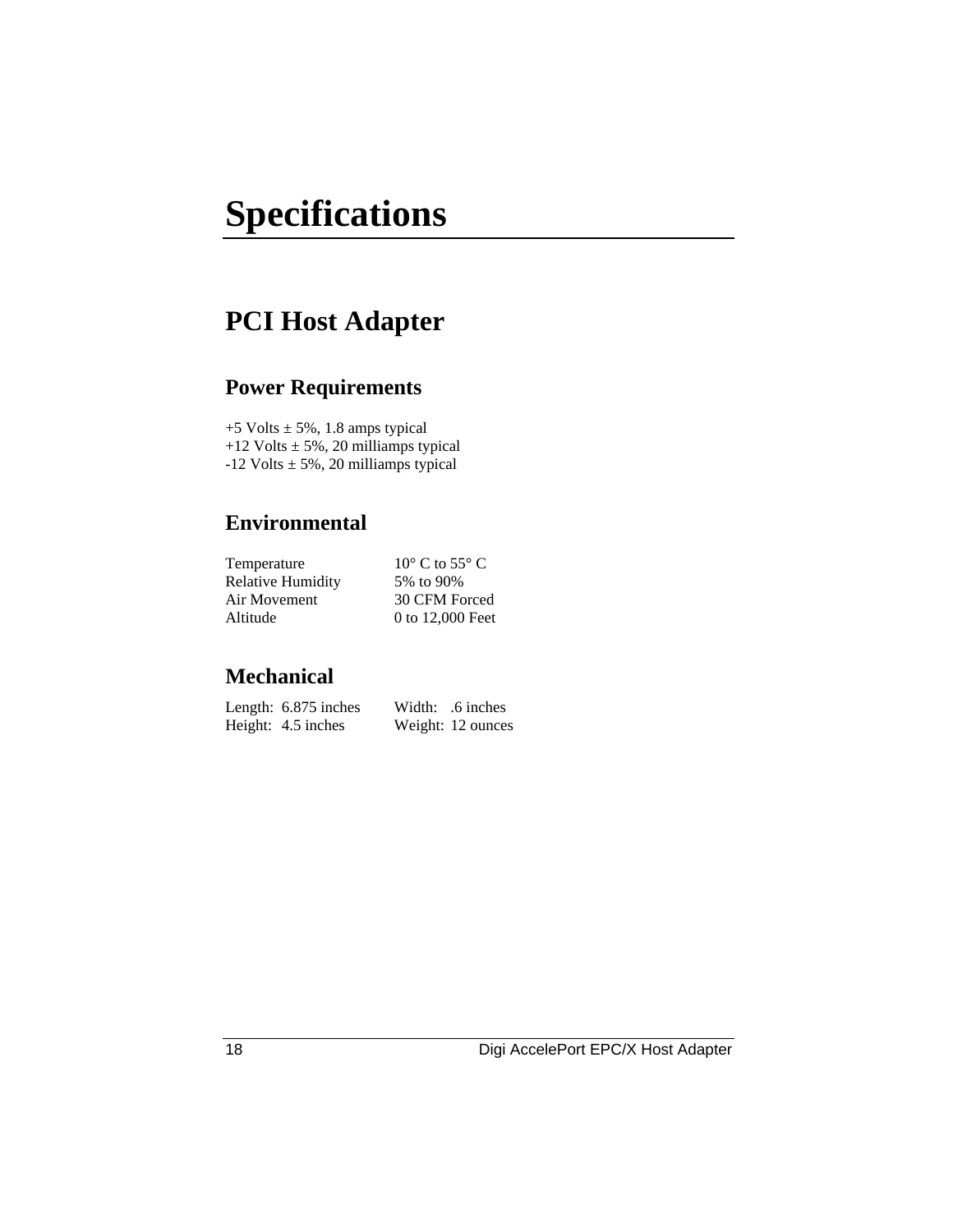# **ISA Host Adapter**

### **Power Requirements**

 $+5$  Volts  $\pm$  5%, 2.3 amps typical +12 Volts  $\pm$  5%, 100 milliamps typical -12 Volts  $\pm$  5%, 40 milliamps typical

#### **Environmental**

| $10^{\circ}$ C to 55 $^{\circ}$ C |
|-----------------------------------|
| 5% to 90%                         |
| 30 CFM Forced                     |
| 0 to 12,000 Feet                  |
|                                   |

| Length: 13.1 inches | Width: .6 inches  |
|---------------------|-------------------|
| Height: 4.5 inches  | Weight: 12 ounces |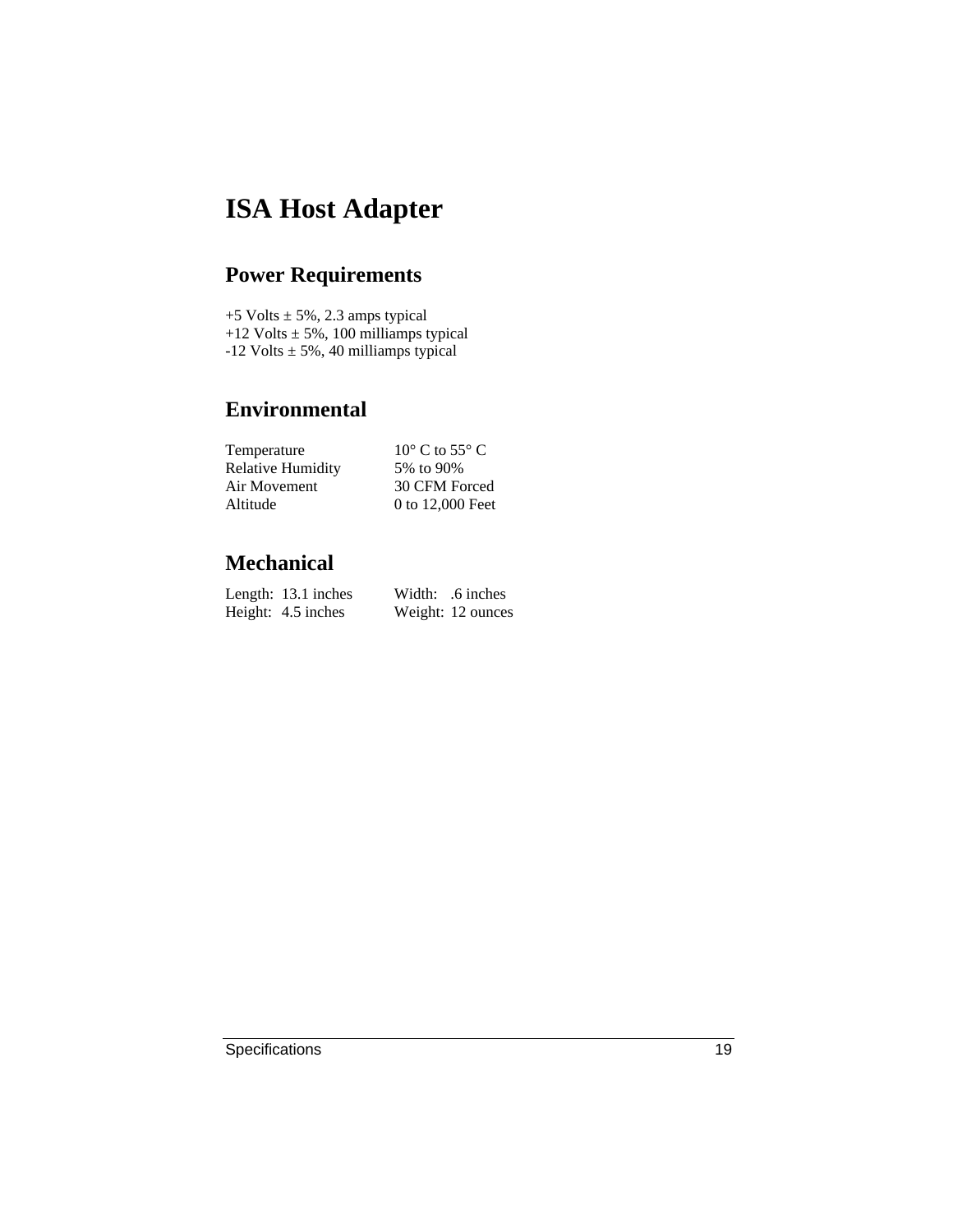# **EISA Host Adapter**

# **Power Requirements**

 $+5$  Volts  $\pm$  5%, 2.3 amps typical +12 Volts  $\pm$  5%, 100 milliamps typical -12 Volts  $\pm$  5%, 40 milliamps typical

#### **Environmental**

| Temperature              | $10^{\circ}$ C to 55 $^{\circ}$ C |
|--------------------------|-----------------------------------|
| <b>Relative Humidity</b> | 5% to 90%                         |
| Air Movement             | 30 CFM Forced                     |
| Altitude                 | 0 to 12,000 Feet                  |

| Length: 13.3 inches | Width: .64 inches   |
|---------------------|---------------------|
| Height: 4.8 inches  | Weight: 10.2 ounces |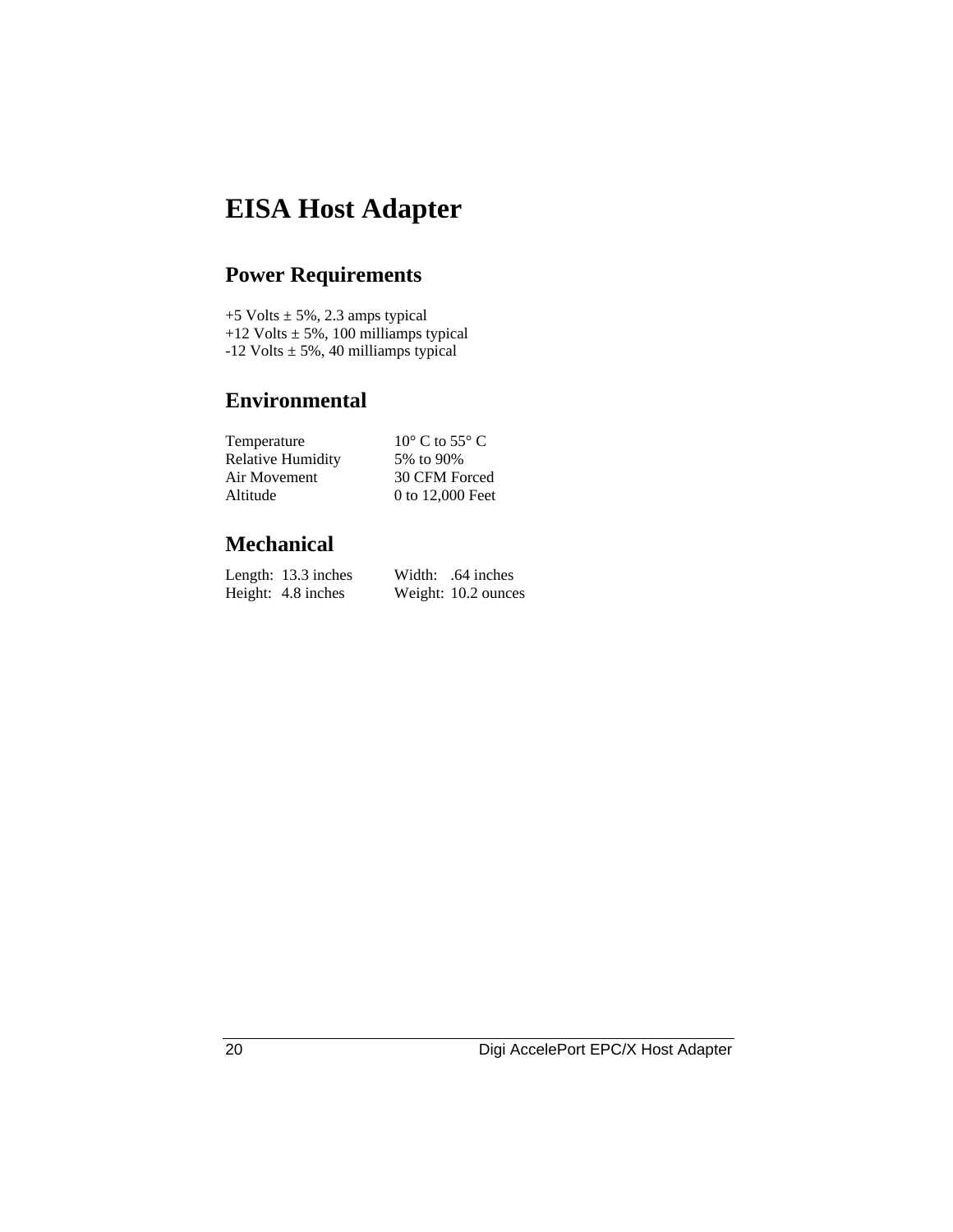# **Micro Channel Host Adapter**

### **Power Requirements**

 $+5$  Volts  $\pm$  5%, 1.3 amps typical +12 Volts  $\pm$  5%, 40 milliamps typical -12 Volts  $\pm$  5%, 40 milliamps typical

#### **Environmental**

| Temperature              | 15.6 $\degree$ C to 29.4 $\degree$ C |
|--------------------------|--------------------------------------|
| <b>Relative Humidity</b> | 20% to 80%                           |
| Air Movement             | 30 CFM Forced                        |
| Altitude                 | 0 to 7,000 Feet                      |

| Length: 11.4 inches Width: .6 inches |                    |
|--------------------------------------|--------------------|
| Height: 3.5 inches                   | Weight: 8.2 ounces |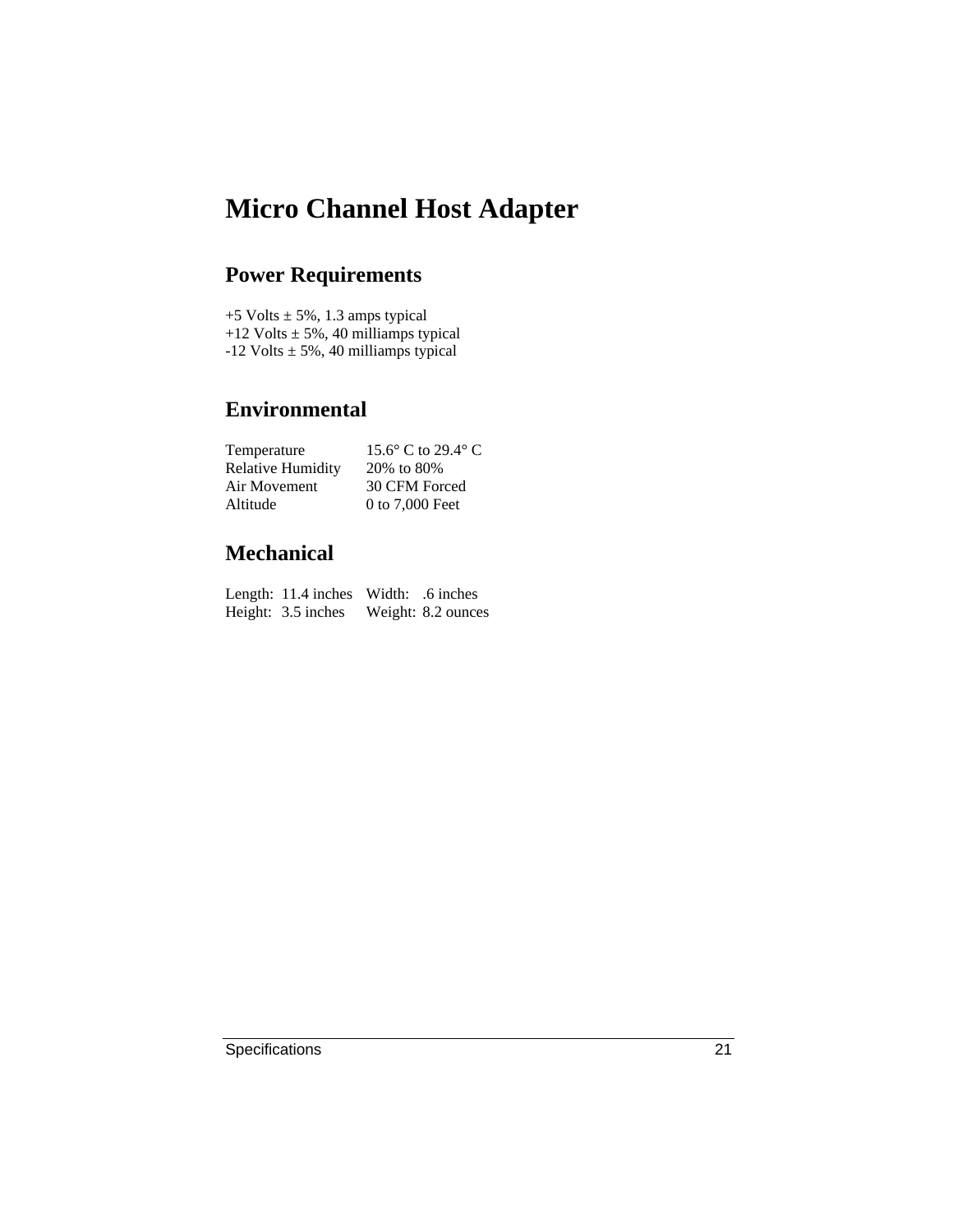# **SBus Host Adapter**

# **Power Requirements**

 $+5$  Volts  $\pm$  5%, 1.8 amps typical +12 Volts  $\pm$  5%, 15 milliamps typical  $-12$  Volts  $\pm$  5%, 15 milliamps typical

#### **Environmental**

| Temperature              | $10^{\circ}$ C to 55 $^{\circ}$ C |
|--------------------------|-----------------------------------|
| <b>Relative Humidity</b> | 5% to 90%                         |
| Air Movement             | 30 CFM Forced                     |
| Altitude                 | 0 to 12,000 Feet                  |

| Length: 5.8 inches | Width: .6 inches |
|--------------------|------------------|
| Height: 3.3 inches | Weight: 5 ounces |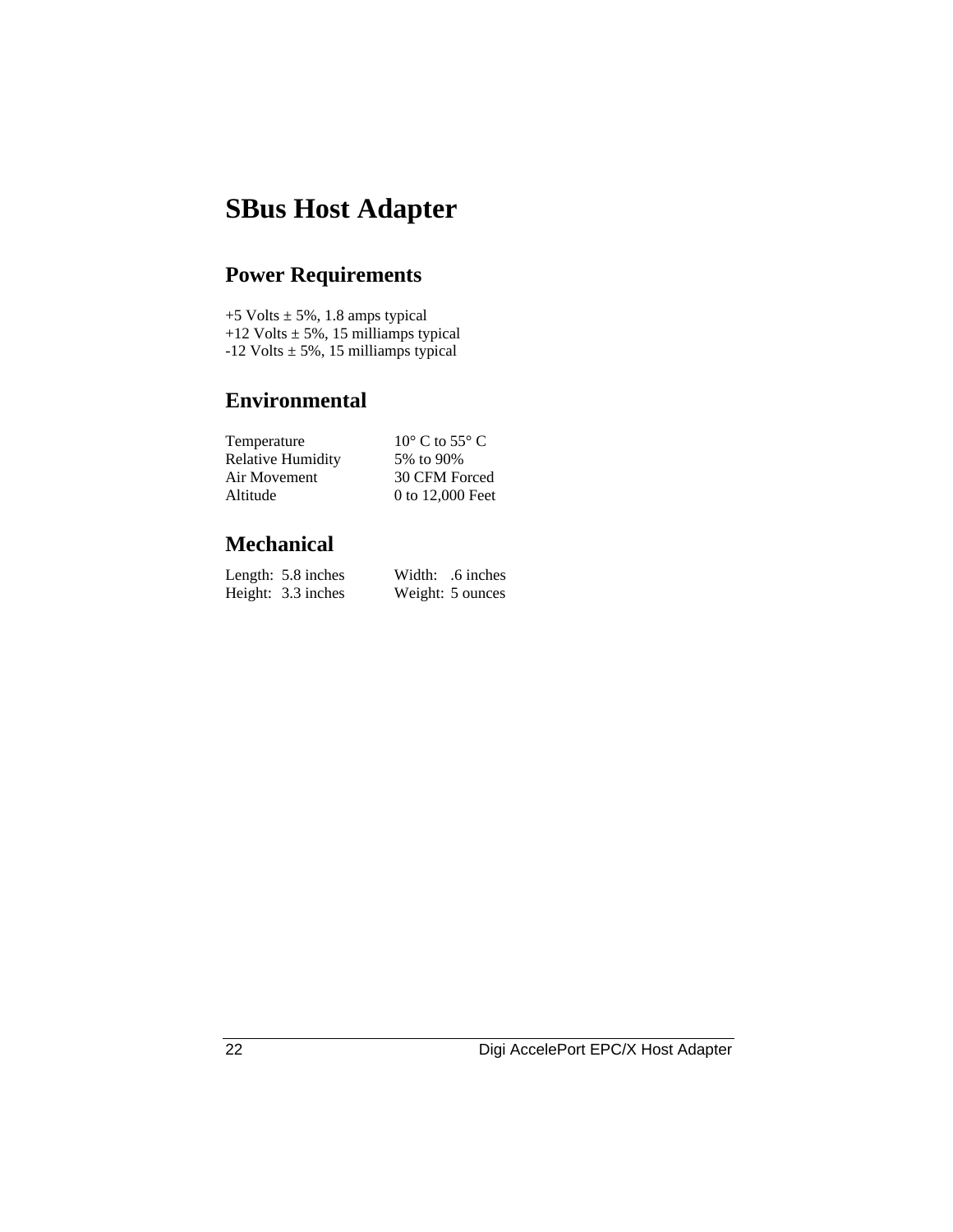# **Contention for Memory Addresses**

Many intelligent peripheral devices require a block of vacant memory addresses on the host computer's bus for their own use. These memory addresses may be used to access a dual-ported RAM on the peripheral device to facilitate the transfer of large volumes of data between the host and the peripheral (memoryto-memory transfers are much faster than I/O bus transfers), or they may point to a ROM BIOS (a firmware program used by the host computer to control the peripheral device). In either case, the host computer sees this memory as its own, and can use the same high-speed memory-referencing commands that it uses with its internal memory.

Figure 3 on the following page shows a map of the first megabyte of a host system's memory bus. The shaded areas represent the computer's internal RAM (nearly always 640K, but can often be reduced to 512K—there is also usually more RAM above the 1 Meg boundary). The area between the RAM and the 1 Meg boundary is used for the host system's BIOS, option ROMs and peripheral memory. The memory map shows the locations typically used by some of the most common peripheral devices.



*The memory map on the following page shows* typical *memory usage. To be certain of what areas are available in your system, you will need to consult the documentation for your computer and peripheral devices.*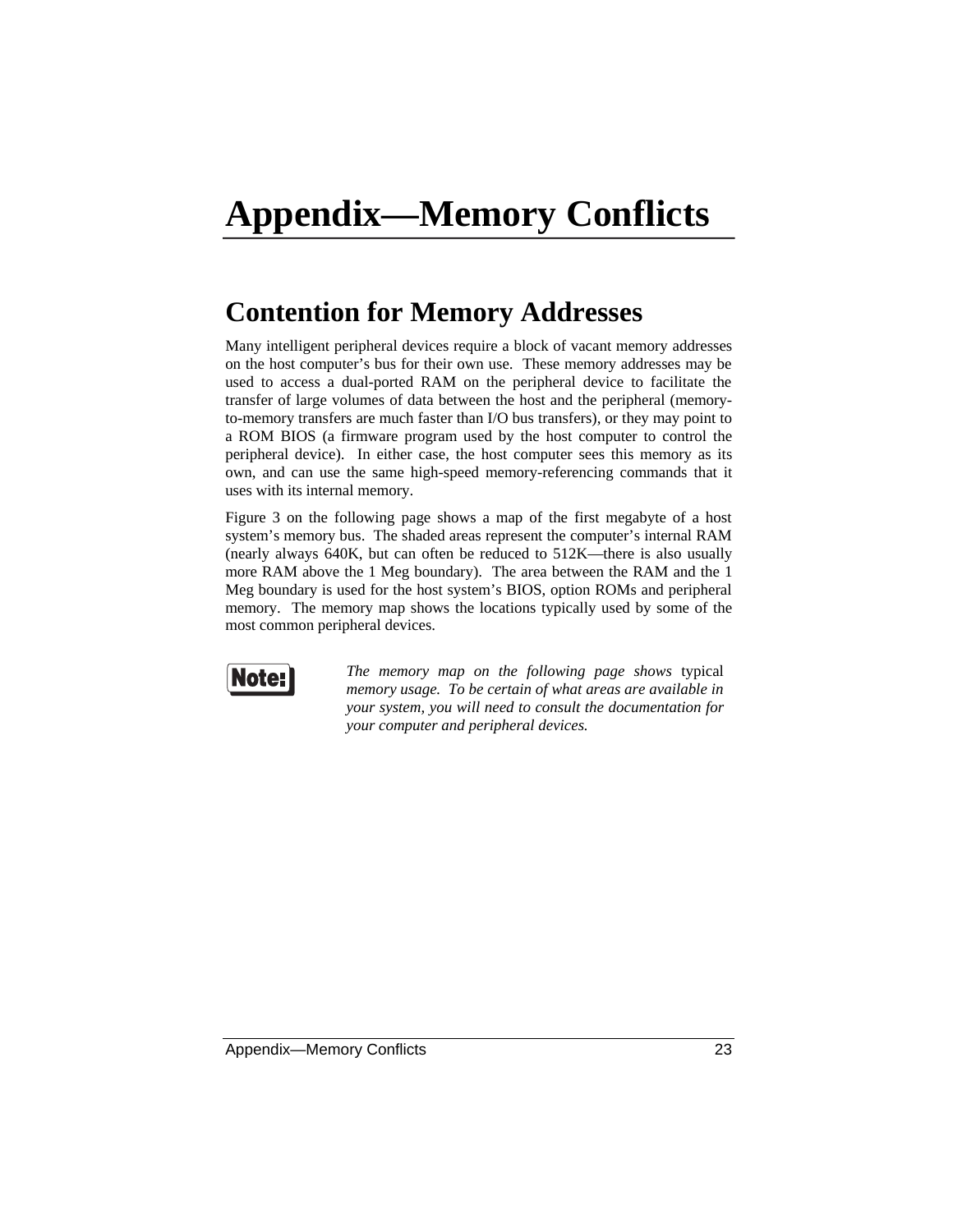

**Figure 3 Typical PC Memory Usage - 1st Megabyte**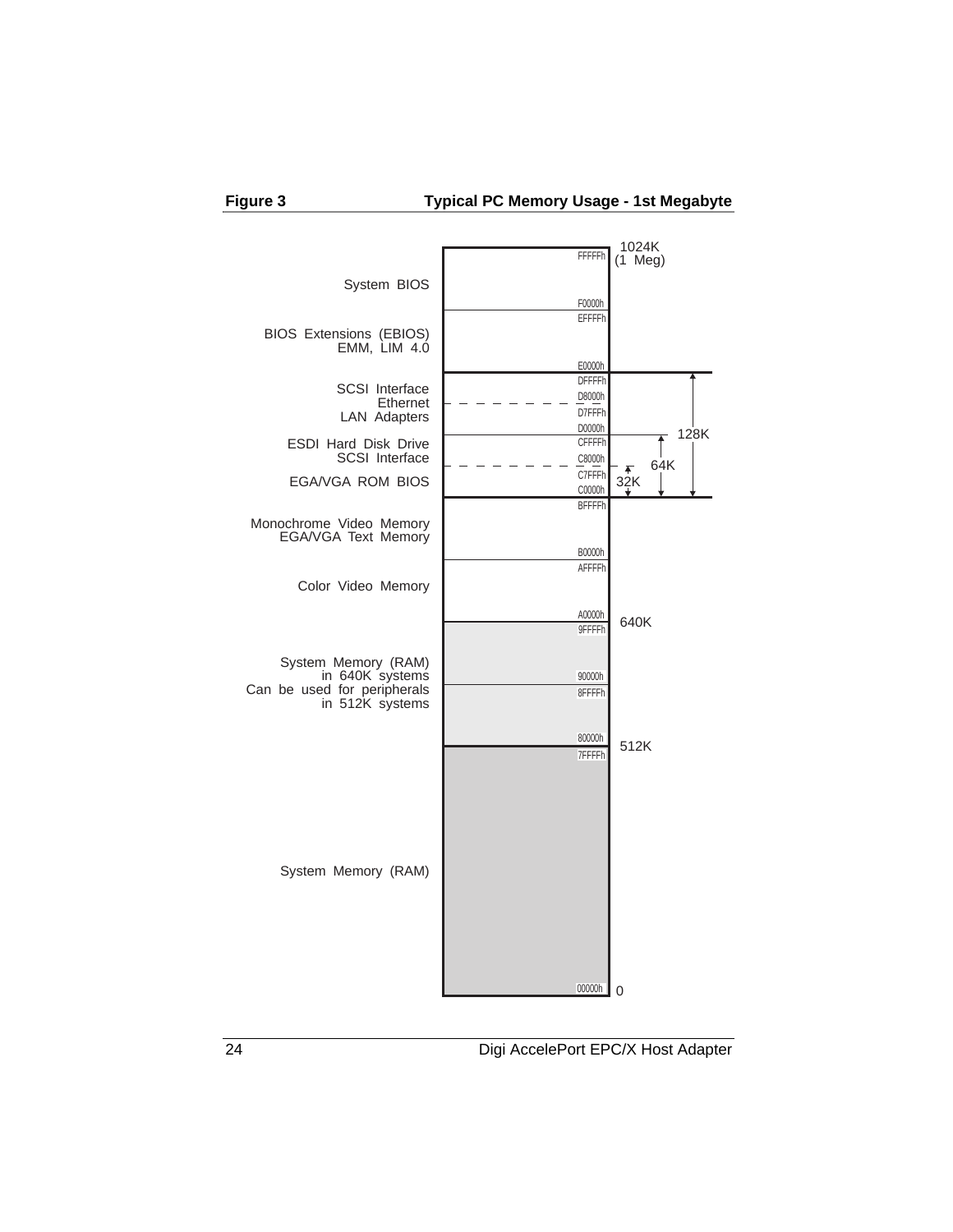#### **ISA Host Adapters**

The Digi ISA EPC/X host adapter has 1 megabyte of on-board dual-ported RAM which is accessed through a 32K "window", which can be mapped into any 32K region in the computer's memory address space (32K byte boundaries end with either 0000h or 8000h). The dual-ported RAM can also be mapped in its entirety into the host computer's memory address space on any 1 megabyte boundary below 16MB—this option will be supported in some future device driver software releases.

Current Digi device drivers support sixteen preconfigured 32K address ranges for ISA host adapters, beginning at 80000h, 88000h, 90000h, 98000h, A0000h, A8000h, B0000h, C8000h, C0000h, C8000h, D0000h, D8000h, E0000h, E8000h, F0000h or F8000h. These addresses are all below the 1 megabyte boundary. In practice, only four of these address ranges are likely to be available. The addresses E0000h-FFFFFh are typically used for the system BIOS and BIOS extensions; the addresses A0000h-BFFFFh are used for video buffers, and the addresses 80000h-9FFFFh are between 512K and 640K, and so can only be used with host computers having no more than 512K of base memory (memory below 1 megabyte). Since most computers have 640K of base memory, only the addresses from C0000h-DFFFFh are generally usable. To complicate matters, most intelligent peripheral devices require some memory address space in this region for their ROM or shared memory. It is therefore necessary to insure that the memory address range chosen for the ISA host adapter does not conflict with the range used by any other device in your system.

Some typical sources of contention are:

- Plug-in VGA and EGA cards, which have a ROM BIOS beginning at C0000h.
- ESDI hard disk controllers, which typically have a ROM BIOS beginning at C8000h or CC000h.
- SCSI interfaces, which have a ROM BIOS that may be located anywhere in the C0000h-DFFFFh range.

Consult the documentation for your peripheral devices to determine what (if any) memory addresses they may be occupying on the host memory bus.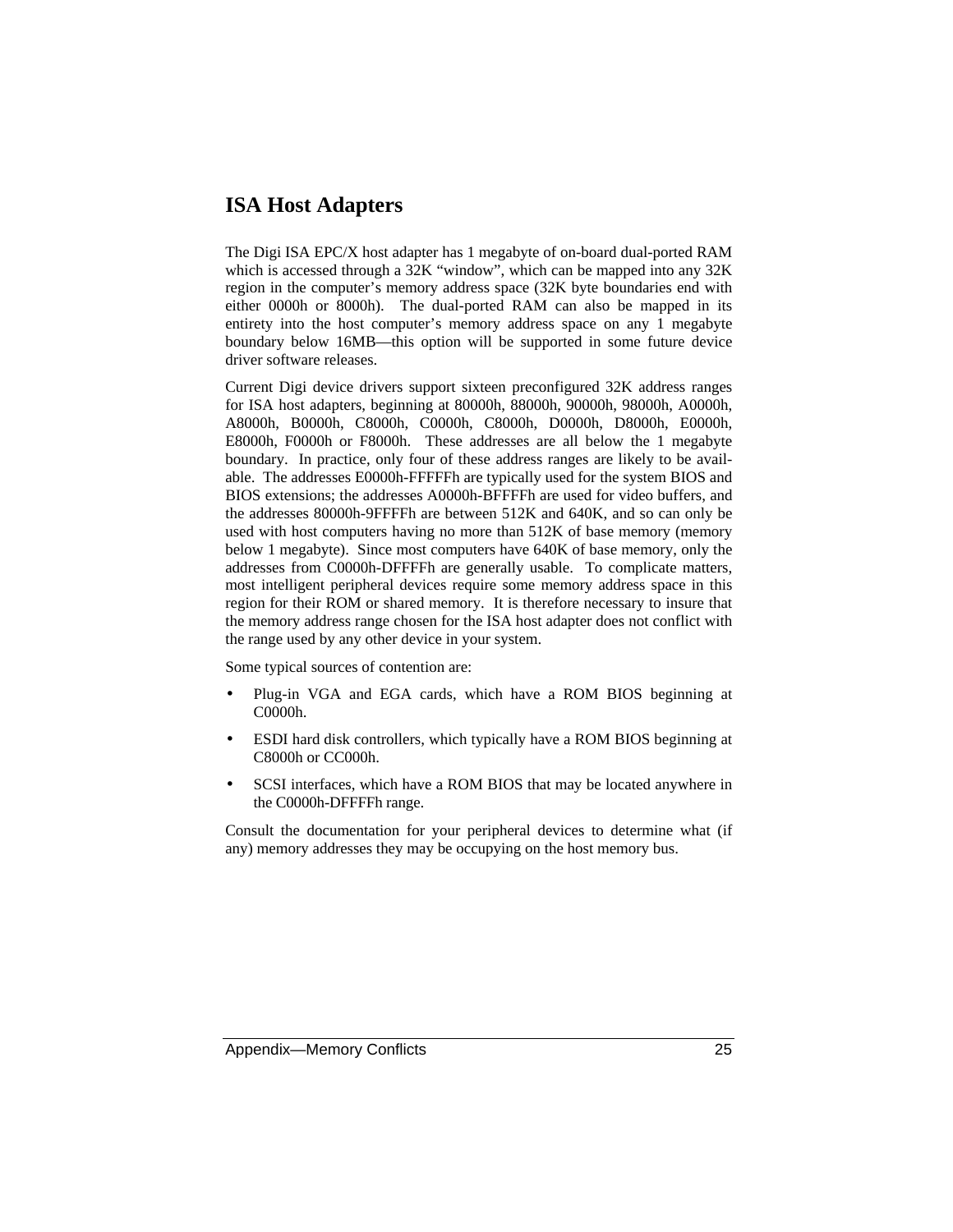#### **Conflicts Between 8-Bit and 16-bit Memory Devices**

The ISA (Industry-Standard Architecture) bus, used in 80286 (AT compatible) and 80386 based computers, supports 16-bit memory and peripherals with 16-bit dual-ported memory or ROM. By default, however, memory devices are considered to be 8-bit devices. 16-bit devices must declare themselves by raising a flag, so that the host knows whether it is referencing a byte (8 bits) or a word (16 bits) of memory.

Memory addressing on the ISA bus consists of 2 phases: First the unlatched address bits (bits A17 to A23) are placed on the bus. Then the latched bits (A00 to A16) are placed on the bus. A 16-bit device must declare itself after the unlatched bits go on the bus, but before the latched bits go out. Since the unlatched bits can only resolve 128K blocks of memory (e.g. 080000h-09FFFFh, 0A0000h-0BFFFFh, 0C0000h-0DFFFFh), the presence of any 16-bit device in a 128K segment causes the entire segment to be treated as 16-bit memory. Thus if an 8-bit device resides in the same 128K block as a 16-bit device, only evennumbered bytes will be accessible, and the device will fail.

The ISA EPC/X host adapter is a 16-bit board.

26 Digi AccelePort EPC/X Host Adapter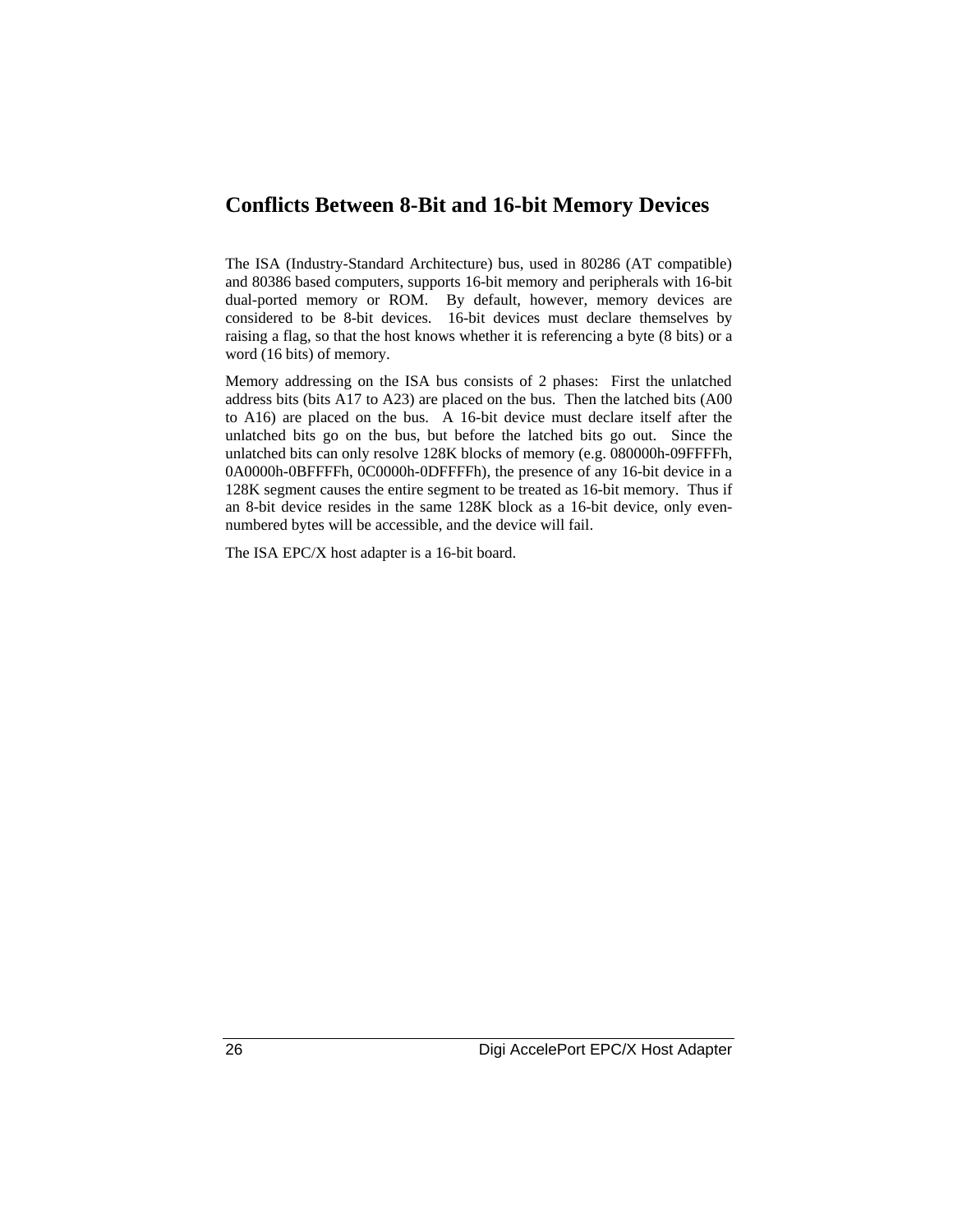#### **Micro Channel Host Adapters**

Micro Channel host adapters support 32-bit addressing, and so can be placed anywhere in the memory address space up to the 4 gigabyte limit. The configuration file provides four address ranges below 1 megabyte, three address ranges in the sixteenth megabyte and six address ranges in the fourth gigabyte. To use the address ranges in the fourth gigabyte, the host adapter must be installed in a 32-bit slot.

When installed at an address *below* 1 megabyte, the same considerations apply as for the ISA host adapter (see page 26).

#### **EISA Host Adapters**

The Digi EISA EPC/X host adapter has 1 megabyte of on-board dual-ported RAM which is accessed through a 32K "window", which can be mapped into any 32K region in the computer's memory address space up to the 4 gigabyte limit. The EISA C/X configuration file provides sixteen address ranges below 1 megabyte, and sixteen address ranges in the fourth gigabyte:

| <b>Below 1 Megabyte:*</b> |           |               |               |
|---------------------------|-----------|---------------|---------------|
| 80000h                    | 88000h    | 90000h        | 98000h        |
| A0000h                    | A8000h    | <b>B0000h</b> | <b>B8000h</b> |
| C0000h                    | C8000h    | D0000h        | D8000h        |
| E0000h                    | E8000h    | F0000h        | F8000h        |
| Above 1 Megabyte:         |           |               |               |
|                           |           |               |               |
| F00000000h                | F1000000h | F2000000h     | F3000000h     |
| F4000000h                 | F5000000h | F6000000h     | F7000000h     |
| F8000000h                 | F9000000h | FA000000h     | FB000000h     |

\* When addressed below 1 megabyte, the same constraints apply as for the ISA host adapter (see page 26).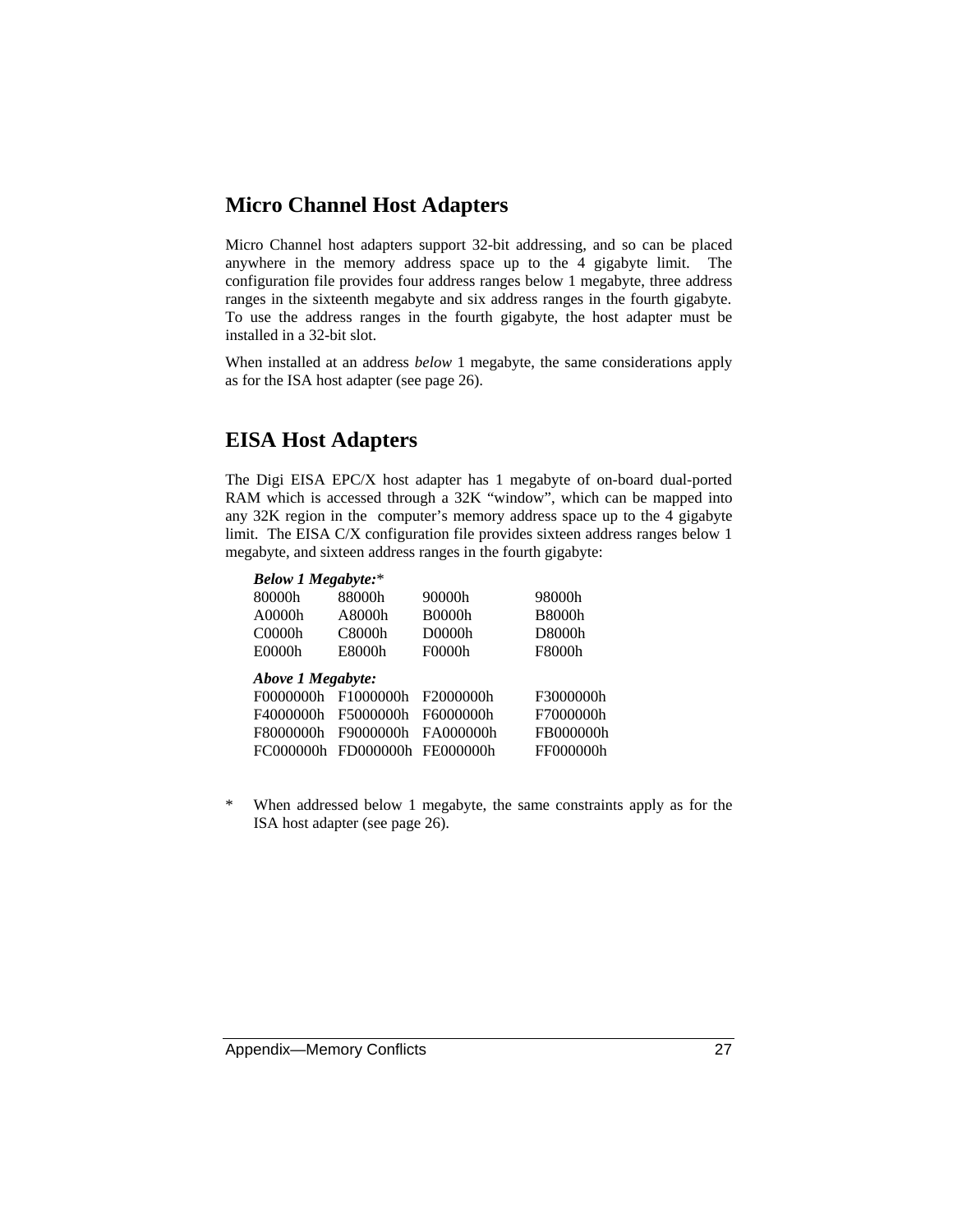# **The Digi Bulletin Board System**

Digi provides an electronic bulletin board service (BBS) for our customers. This bulletin board provides general and technical information about Digi's products.

The Digi BBS allows users to download software drivers as soon as they become available. There is also a feature to allow users with problems or questions about Digi products to leave messages to Digi Technical Support.

Using the Digi BBS is easy. Simply dial **(612) 912-4800**. In Europe, dial **+49 221 9205211**; in Asia, dial **+65 735 2460**.

The recommended modem communications parameters are 8 bits, no parity and one stop bit (**8 N 1**). Other settings may also work.

Download protocols include Zmodem, Xmodem, Ymodem, Kermit and others.

28 Digi AccelePort EPC/X Host Adapter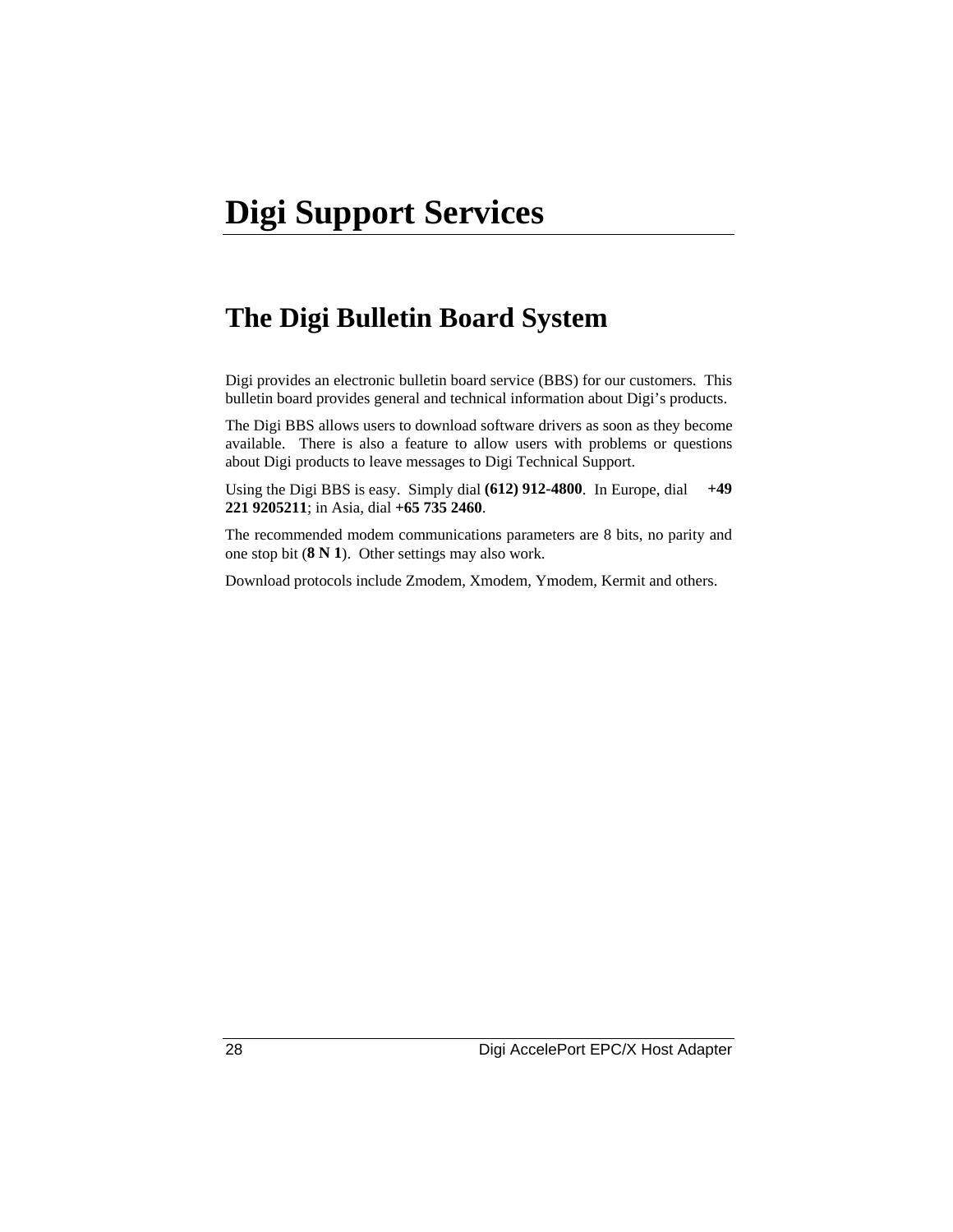### **Internet FTP Server**

Digi has set up an Anonymous FTP server for those with access to the Internet network. The address is **ftp.dgii.com**. Log in as **anonymous**, and enter your E-mail address when asked for a password. Drivers and installation tips are located in the **/drivers** directory. A text file, **download.doc**, gives information on uncompressing the files after downloading. Tip: Be sure to enter "bin" before downloading, to ensure binary transfer of files.

# **World Wide Web Server**

Product information, manuals, new product announcements, programs, application stories and more can be obtained through the World Wide Web. Our address is **http://www.dgii.com**.

# **DigiFACTs FaxBack Server**

Manuals and technical information can also be obtained by FAX. To use the FaxBack server, simply call (612) 912-4990 on a touch tone phone.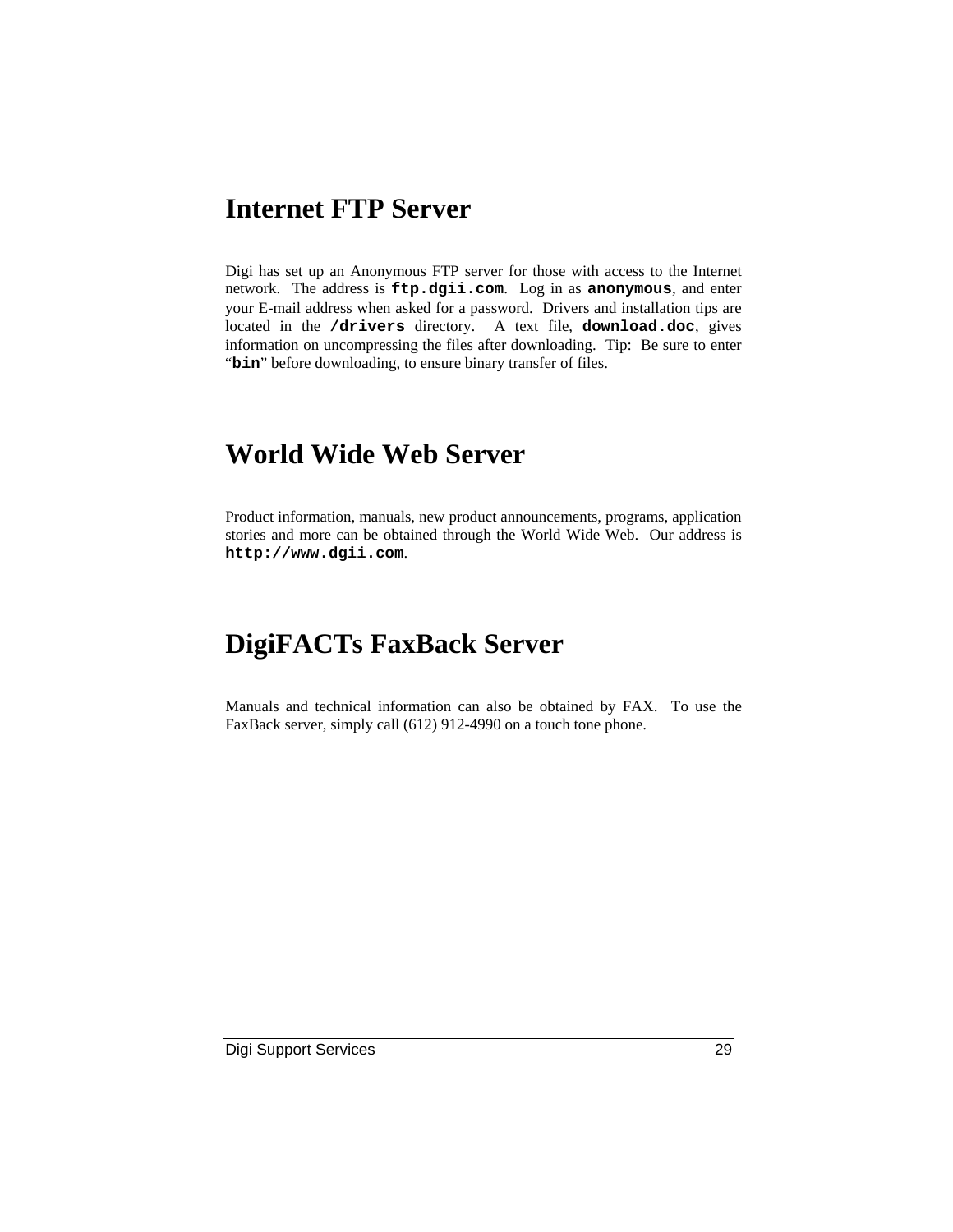# **Information About Your System**

| Make, model and clock speed of your computer:<br><u>Letting and the speed of your computer:</u> |  |                                                     |  |
|-------------------------------------------------------------------------------------------------|--|-----------------------------------------------------|--|
| How much RAM does your computer have?<br><u> </u>                                               |  |                                                     |  |
| <b>Hard disk</b>                                                                                |  | <b>controller:</b> Type: Memory addressed at:       |  |
|                                                                                                 |  | I/O port used: IRQ: IRQ:                            |  |
|                                                                                                 |  | LAN card: Type: Memory addressed at:                |  |
|                                                                                                 |  | $I/O$ port used: $\qquad \qquad \qquad \text{IRQ:}$ |  |
|                                                                                                 |  | Other: Type: Memory addressed at:                   |  |
|                                                                                                 |  | I/O port used: IRQ: IRQ:                            |  |
|                                                                                                 |  | Operating system: Version: Version:                 |  |
| Digi device driver version:                                                                     |  |                                                     |  |

30 Digi AccelePort EPC/X Host Adapter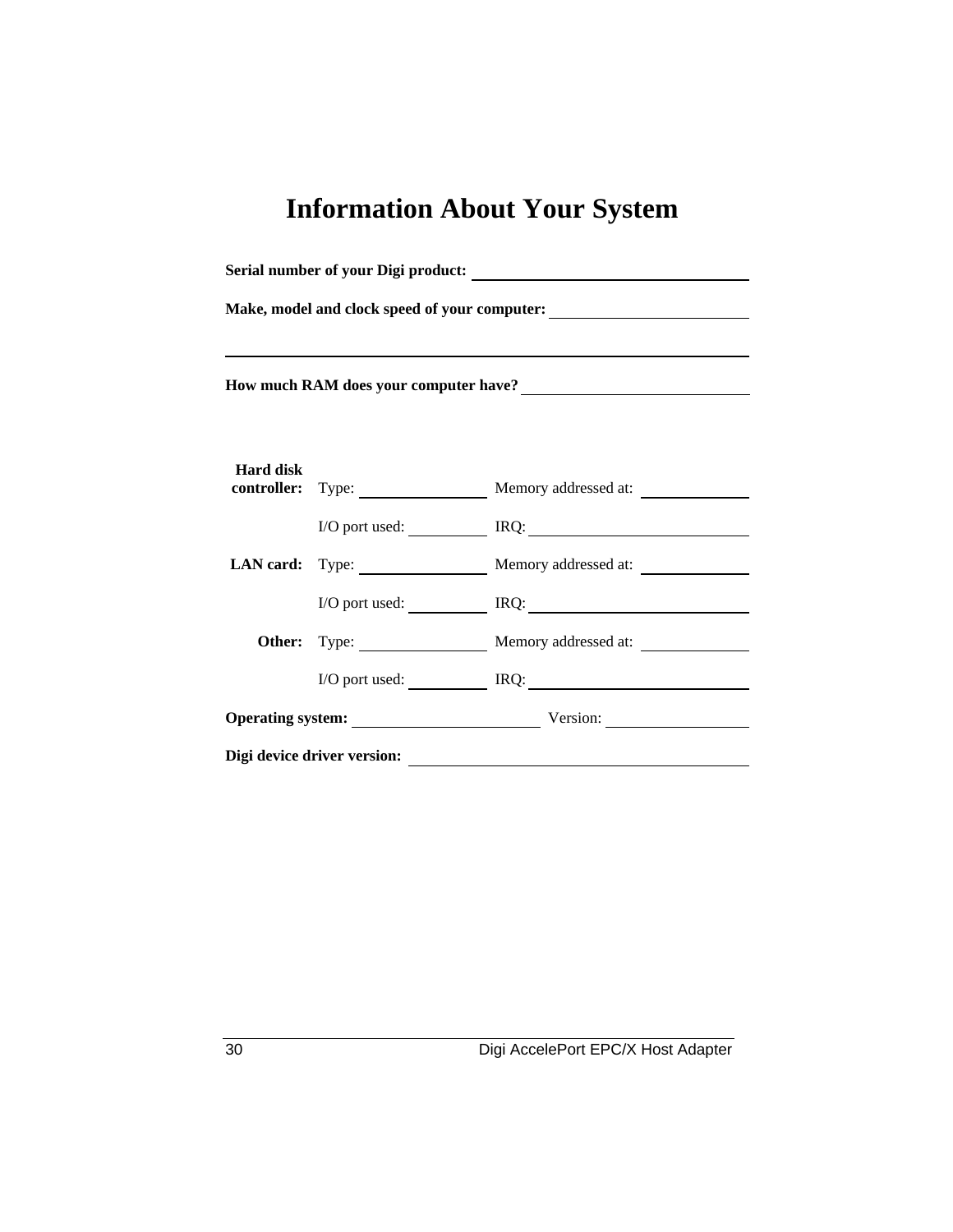# **Technical Support**

At Digi, we are proud of our products, and support them. Our dealers and distributors are fully trained on our product line, so that they can help you on a technical level should assistance be needed.

Your first level of support is your Digi dealer, the place where you purchased your Digi product. Your dealer has the training to help you with any installation questions or difficulties you might have.

If you still experience difficulties (after contacting your first level of support), Digi has a staff of Technical Support Specialists that can assist you. They can be reached at **(612) 912-3456**. In Europe, call **+49 221 920520**, and in Asia, call **+65 732 1318**. FAX numbers are: (612) 912-4958 (USA), +49 221 9205210 (Europe) and +65 732 1312 (Asia).

When you call Digi Technical Support, please call from a position where you can operate your system. Also, please fill out the form on the preceding page before calling, so your Technical Support representative can have a clear picture of your system and any potential conflicts between devices.

Digi Technical Support can also be reached via Internet E-mail. Please send correspondences to **support@dgii.com**, and include your voice and FAX phone numbers.

# **Customer Service**

Digi also has a staff of Customer Service representatives to help you with software and documentation update requests, as well as Returned Merchandise Authorizations (RMAs) in case you need to return your Digi product for repair (see page *32*). They may be reached at **(612) 912-3456**. Digi Customer Service may be contacted by FAX at (612) 912-4959.

Digi Customer Service can also be reached via Internet E-mail. Please send correspondences to **cust\_serv@dgii.com**, and include your voice and FAX phone numbers.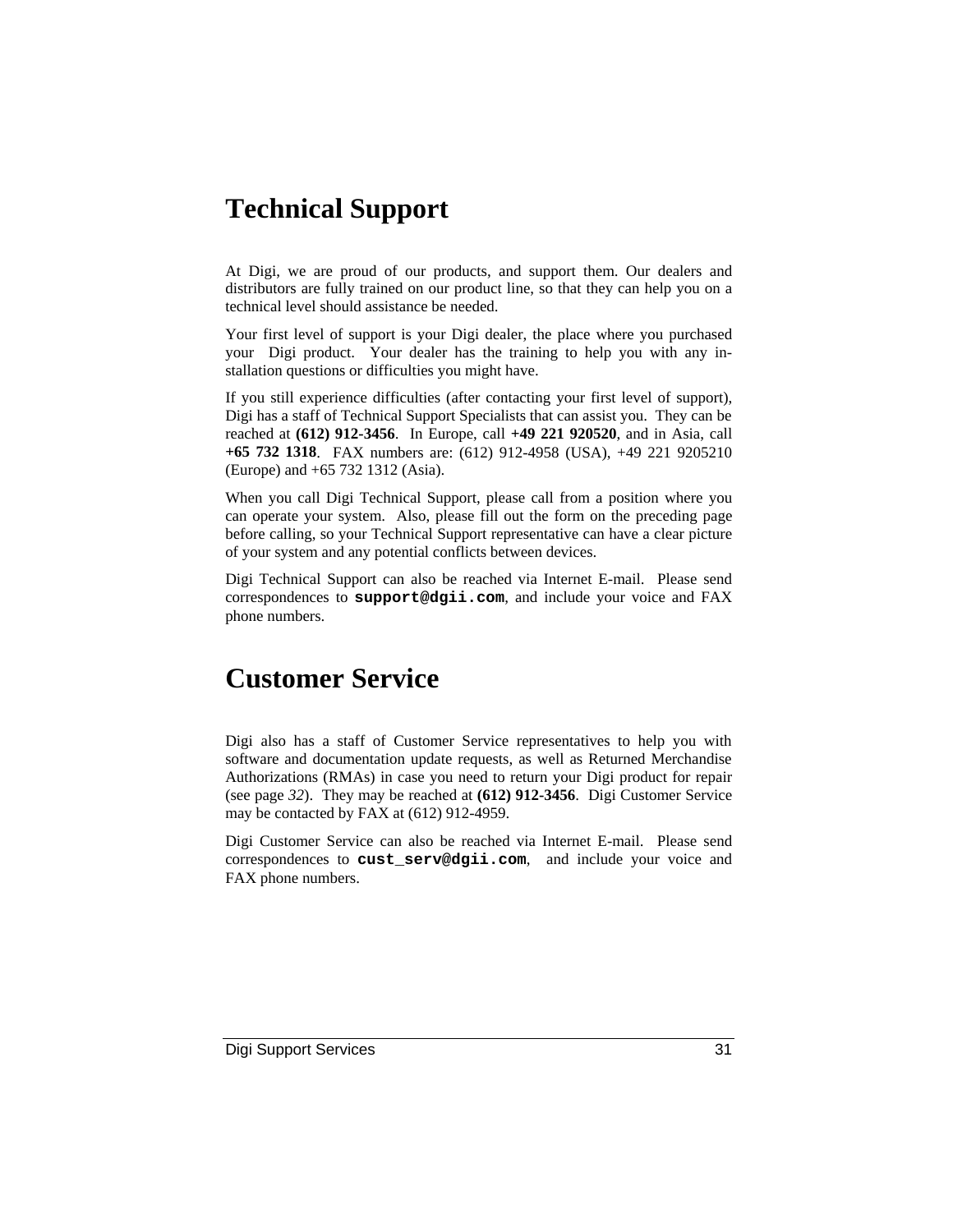### **Return Procedures**

All Digi products have a five-year parts and labor warranty, and we are ultimately responsible for any defective parts, according to the limits specified in the warranty. However, many of the reported problems are due to factors other than defects in the product itself. To save you time and possibly additional cost, Digi asks that you *first* try to resolve any difficulties by contacting our Technical Support representatives at **(612) 912-3456.**



#### *Be sure to have the serial number of your Digi product at hand before calling Technical Support.*

Returns should be directed to the dealer or distributor from whom you purchased the product. If you need to return your Digi product for repair, it is first necessary to obtain an RMA (Returned Merchandise Authorization) number from Digi, by speaking to a Digi Customer Service representative. Authorized returns should be shipped to Digi International, 10000 West 76th Street, Eden Prairie, MN 55344. The RMA number should appear on the shipping carton, on or near the address label.



*Products received without an RMA number clearly marked on the outside of the package will be returned, unopened, to the sender*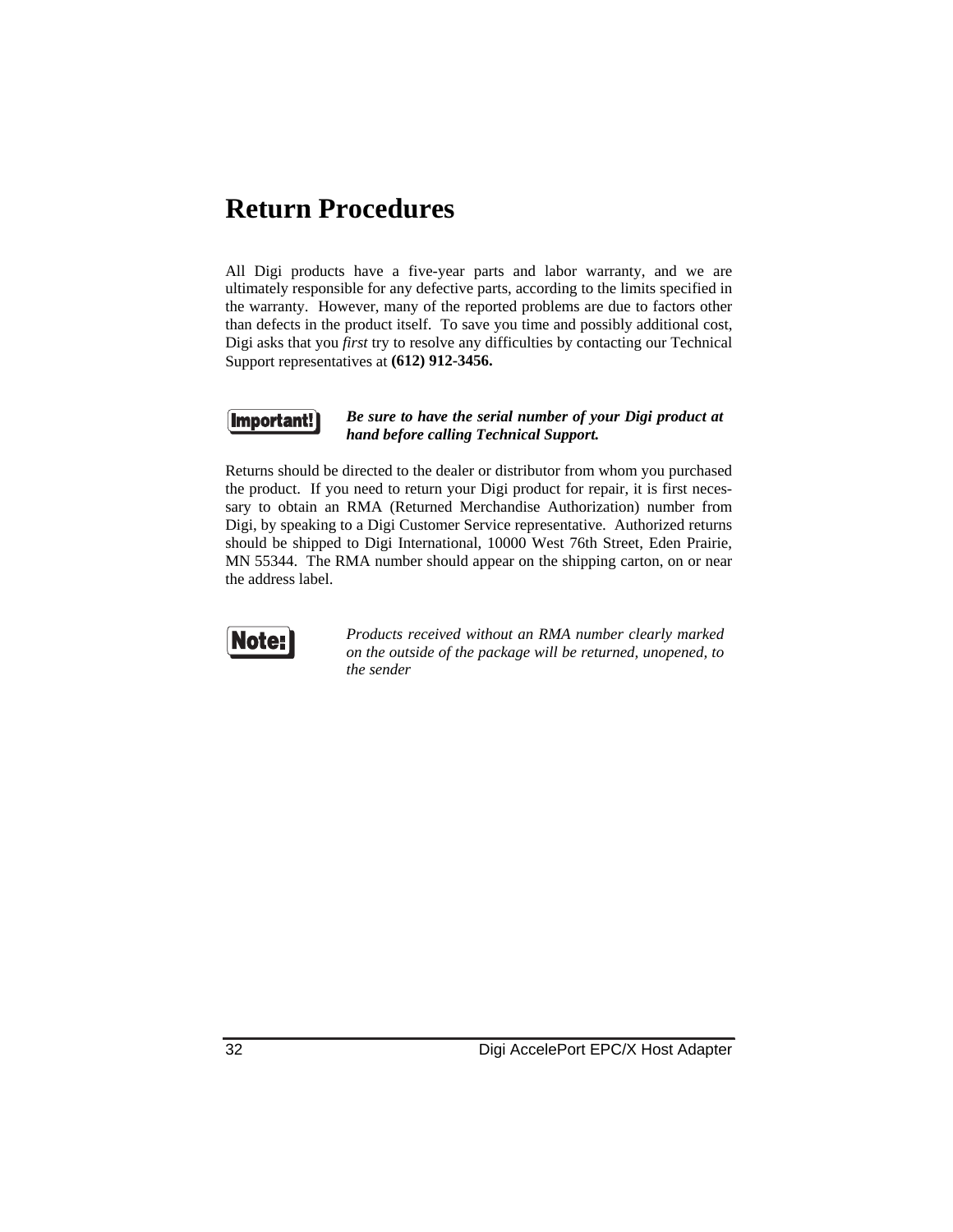# **Index**

ADF Files, 16 BBS, 28 Bulletin Board, 28 C/CON-16, 1 Configuration Automatic, 16 EISA, 12 MC/Xem, 16 Micro Channel, 16 Contention Memory addresses, 23 Sources, 25 Customer Assistance, 31 Customer Service, 31 Diagnostics, 5, 6 Digi BBS, 28 DIP switches ISA, 9 EISA Configuration, 12 Host adapter, 11 Installation, 11 Jumper Settings, 11 E-Mail addresses, 31 FaxBack, 29 FTP server, 29 Host adapter EISA, 11 ISA, 9 Micro Channel, 15 SBus, 17 I/O port ISA, 9 MC/Xem, 16 Micro Channel, 16 Installation, 7 EISA, 11 ISA, 9 Micro Channel, 15

SBus, 17 Installation tips, 2 Internet, 29 ISA DIP switches, 9 Host adapter, 9 I/O port, 9 Jumper Settings, 9 Jumper Settings EISA, 11 ISA, 9 Micro Channel, 15 MC/Xem Configuration, 16 I/O Port, 16 Memory address Contention, 23 Sources, 25 Memory addresses EISA, 13 Micro Channel, 16 Memory conflicts, 23 EISA, 25, 27 ISA, 25 8-bit vs. 16-bit, 26 MC/Xem, 27 Micro Channel, 27 Memory map, 24 Memory map utility, 2, 4 Micro Channel Configuration, 16 Host adapter, 15 I/O Port, 16 Installation, 15 Jumper Settings, 15 Memory addresses, 16 PS/2, 16 Reference Diskette, 16 Return Procedures, 32